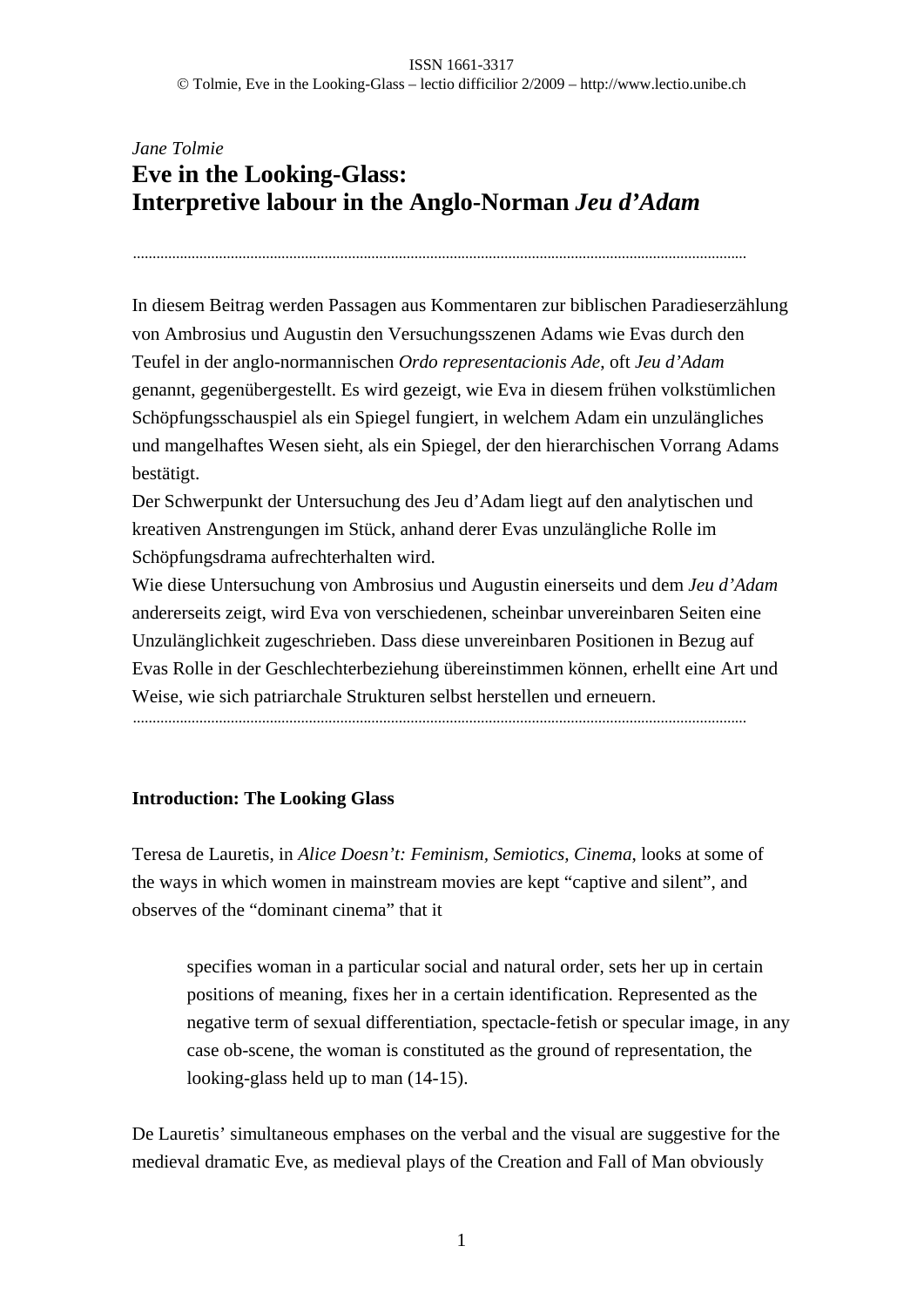### ISSN 1661-3317 Tolmie, Eve in the Looking-Glass – lectio difficilior 2/2009 – http://www.lectio.unibe.ch

deal with the *ground* of representation, and the ground – both the point of origin and the site of authorization – of an enduring sexual difference. The theatrical Eve, who is talkative in plays but mainly silent in the bible, provides a looking-glass for Adam, and for a world-view which struggles to capture and silence her even when she is most verbally aggressive. This article looks at Eve's characterization and dialogue in the Anglo-Norman play known as the *Jeu d'Adam,* henceforth just *Adam.* The *Adam* play provides a psychologically engaging and sophisticated series of fillers for the biblical silences of *Genesis*; the play's twin temptation scenes – first of Adam, then of Eve – embody a particular form of cultural labour, one that desires and thus manufactures Eve's deficiency from textual lacks. In a sense, it is lack itself that enables this particular type of textual/cultural work; Eve's own state of deficiency springs from textual deficiency. This same dynamic is evident in patristic commentaries on Genesis, and the play's dynamics thus benefit from juxtaposition with commentaries by writers such as Augustine and Ambrose.

Adrienne Rich's Marie Curie "died a famous woman denying/ her wounds/ denying/ her wounds came from the same source as her power" (3). Wounds and power go hand in hand in biblical story as well. While this article concentrates on the analytic and performative work – the cultural labour – that goes into the manufacture and maintenance of Eve's deficiency, it must be remembered both that her deficient role enables many other moments of representation within biblical story (which frequently depict women reversing this deficiency – strength needs weakness) and also that this role is not inevitable for Eve. The immense popularity and centrality of the Eva/Ave (from Eve to Ave Maria) pun and paradigm is the best example of what could be called the payoff for Eve's deficient position. Pamela Norris observes of the Virgin Mary that

… Mary's role was not solely maternal and self-suppressing and, as her cult developed, she assumed ever grander titles reflecting her increasingly queen-like status and quasi-divine powers. Her multiple roles as Woman of Valour, Mediatrix, Woman Clothed with the Sun, Queen of Heaven and so on, drew freely on religious and secular metaphor and provided fresh incentive to the artistic imagination, while at the same time separating her even further from fallen Eve. Yet Eve was always a shadowy presence in Mary's triumphant elevation. Without her there would have been no need for Mary, and her mythology influenced and enriched Mary's cult. Two themes linking the Mother of All Living with the Mother of God proved particularly fruitful and tenacious: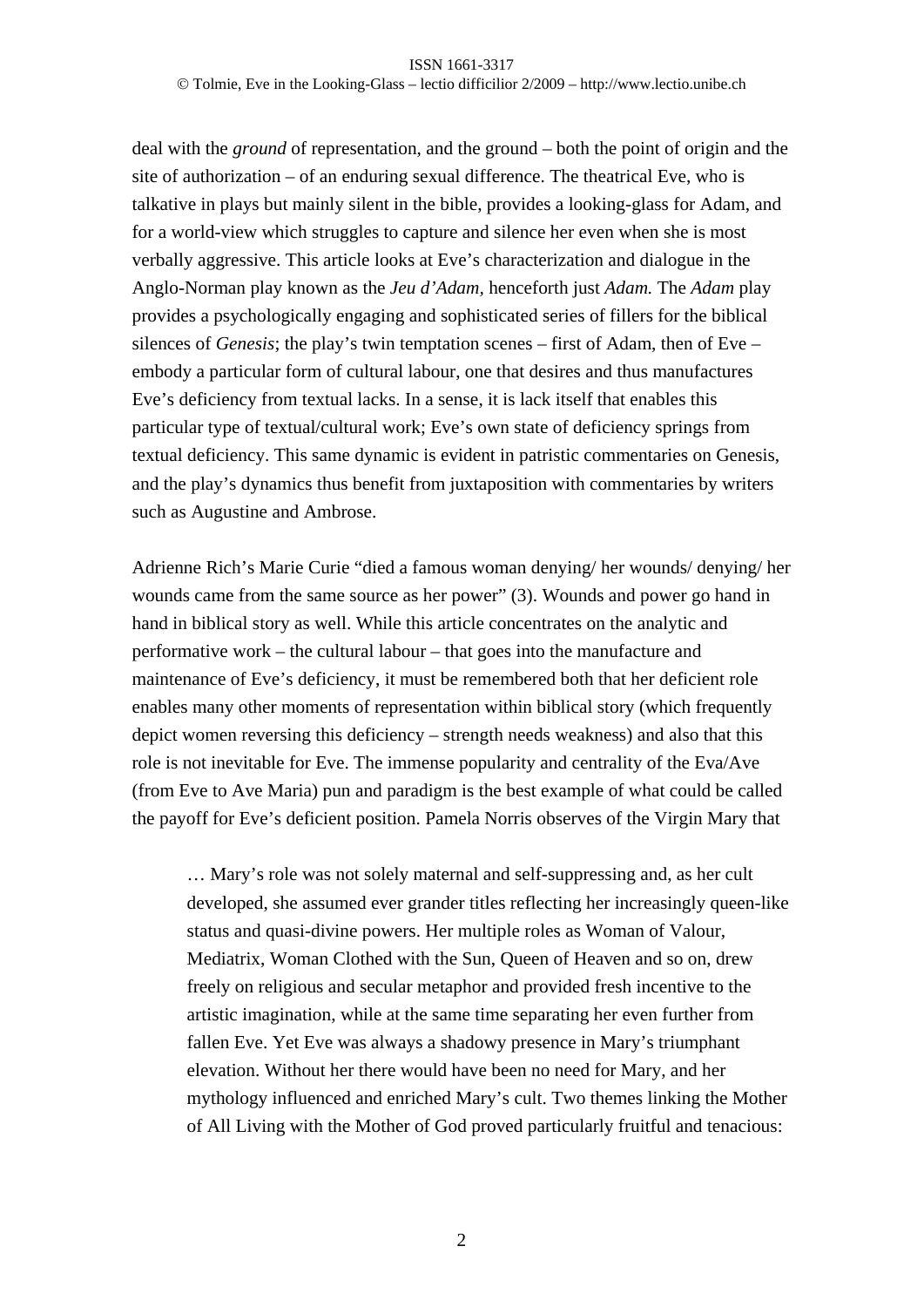Tolmie, Eve in the Looking-Glass – lectio difficilior 2/2009 – http://www.lectio.unibe.ch

the concept of the *hortus conclusus*, the enclosed garden, and the *felix culpa*, the happy fault  $(242)$ .

The Virgin Mary, too, needs a mirror to exist and wounds on which to found her power; lyrics often mention her in almost the same breath as Eve, just as the *Adam* play includes a temporally-disjunctive reference to the coming of Mary's son in Adam's lament about the Fall of Man. Eve's deficiencies are as much building blocks for later sufficiencies as anything else.

This article attempts to look not merely at some characters who need the mirror of Eve to exist, but also at the mirror itself, which of course shows us mostly what we want to see. Barbara Freedman, in "Frame Up: Feminism, Psychoanalysis, Theatre," points to various ways in which Lacanian theory depends on narratives from Western humanist theatre, and comments that it "has proven especially useful for describing how masculinity depends upon woman as both the castrated Other and as externalized lack" (58). Freedman goes on to discuss how Lacanian theory – and in particular, exploration of the notion of woman as lack – underlies much of the early work by feminist theorists on the subject of traditional "phallocentric narrative and cinema" (59). She points to the influence of critics such as de Lauretis and Laura Mulvey in the development of a language fit to describe ways in which the pleasure of both narrative and film "depends upon and in turn develops coercive identifications with a position of male antagonism toward women"(59). This visual and verbal antagonism is something that I would like to explore in relation to the medieval theatrical Eve, mirror to Adam and to so many others.

Mulvey's influential article from *Screen*, "Visual Pleasure and Narrative Cinema," points out that the production of images of women as such is not the issue, as that production is symptomatic of larger practices and cultural systems. This is of course one of the opening salvos of feminist film/image criticism as an academic discipline. Mulvey's article, written in 1975, articulates many of the early assertions of feminist film criticism, chief among which is that women's images in traditional (and especially Hollywood) films are projections of male desire:

Going far beyond highlighting a woman's to-be-looked-at-ness, cinema builds the way she is to be looked at into the spectacle itself. Playing on the tension between film as controlling the dimension of time (editing, narrative) and film as controlling the dimension of space (changes in distance, editing), cinematic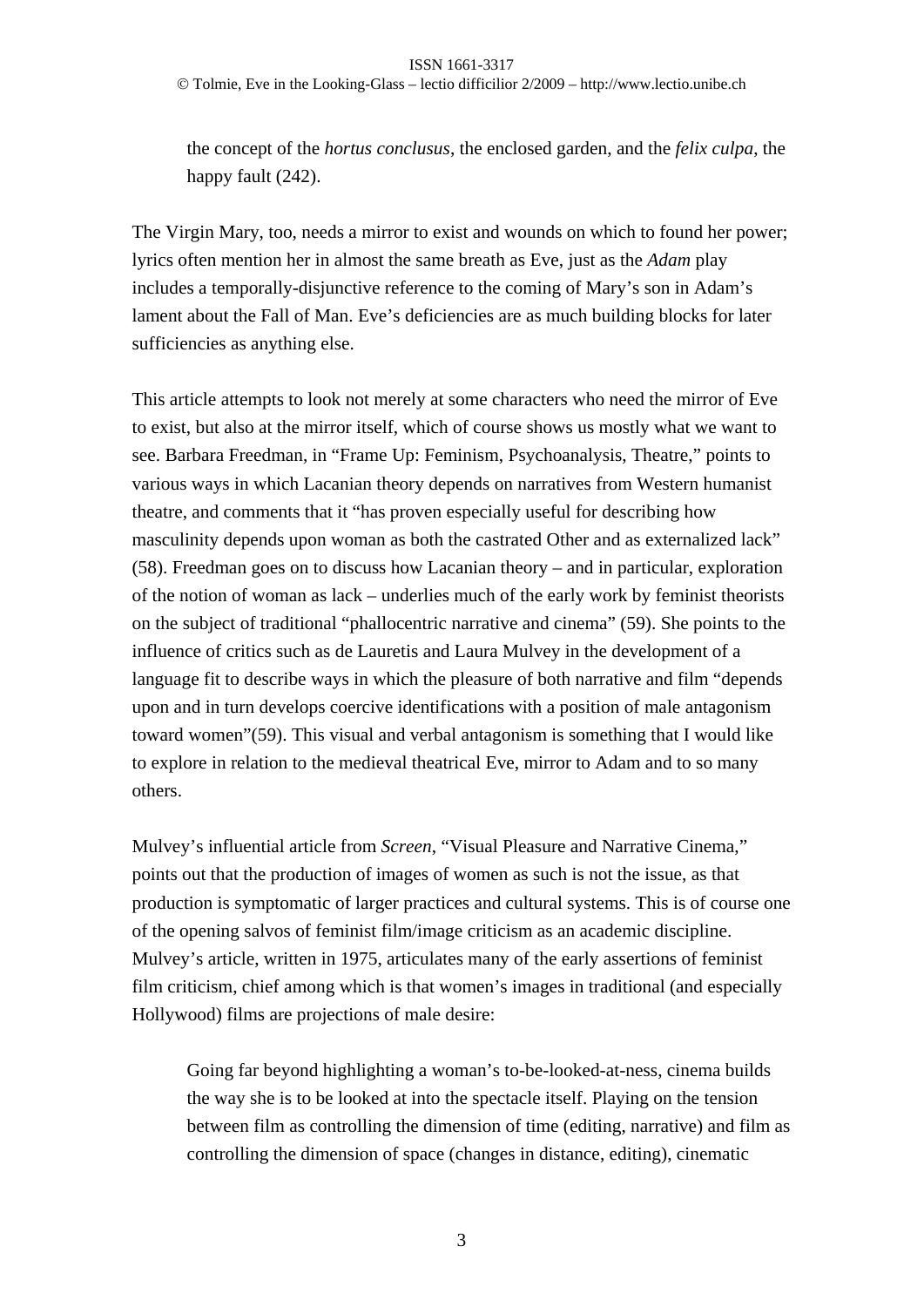Tolmie, Eve in the Looking-Glass – lectio difficilior 2/2009 – http://www.lectio.unibe.ch

codes create a gaze, a world, and an object, thereby producing an illusion cut to the measure of desire. It is these cinematic codes and their relationship to formative external structures that must be broken down before mainstream film and the pleasure it provides can be challenged … . Women, whose image has continually been stolen and used for this end, cannot view the decline of the traditional film form with anything much more than sentimental regret (11).

Mulvey's formulation of an illusion cut to the measure of desire still provides a productive approach to the nature of the constructedness of women in Hollywood films and, for the purposes of this inquiry, perhaps in medieval drama as well. This is not merely an issue to do with the male gaze, so often invoked by feminist critics as a problem or even as the problem. The issue of the gaze is a fraught one for the medievalist, since it cannot be construed as automatically or unproblematically male in any literal sense. Kathleen Ashley, writing on "meta-messages" about work and craft skills in the York cycle, wonders:

… what kind of identification a female member of the audience would have with craft representations of shipwrights or pinners or thatchers – crafts that women did not practise. Or, what was her response to Dame Percula in the Pilate play or to other misogynist characters or speeches? Was the reflexivity even available to a woman observer? (21)

The question of female response is obviously urgent but it is not, however, easy to address. Feminist film theory often emphasizes ways in which action becomes a masculine prerogative in the Hollywood cinema, and ways in which the gaze itself reinforces dynamics represented in performance; female spectators are then said either to identify with the narrative process or to resist identification in various ways. But the female gaze itself remains under-theorized and problematic even for contemporary films, let alone medieval plays. Mary Ann Doane points to the "seemingly insurmountable difficulties in conceptualizing the female gaze" and observes that the female spectator often finds herself "stranded between incommensurable entitities" (169).

Mulvey's article "Afterthoughts on 'Visual Pleasure and Narrative Cinema' inspired by King Vidor's *Duel in the Sun* (1946)" likewise wonders "what about the women in the audience?" (125). Unfortunately, speculation as to whether or not the female spectator is "carried along, as it were by the scruff of the text, or whether her pleasure can be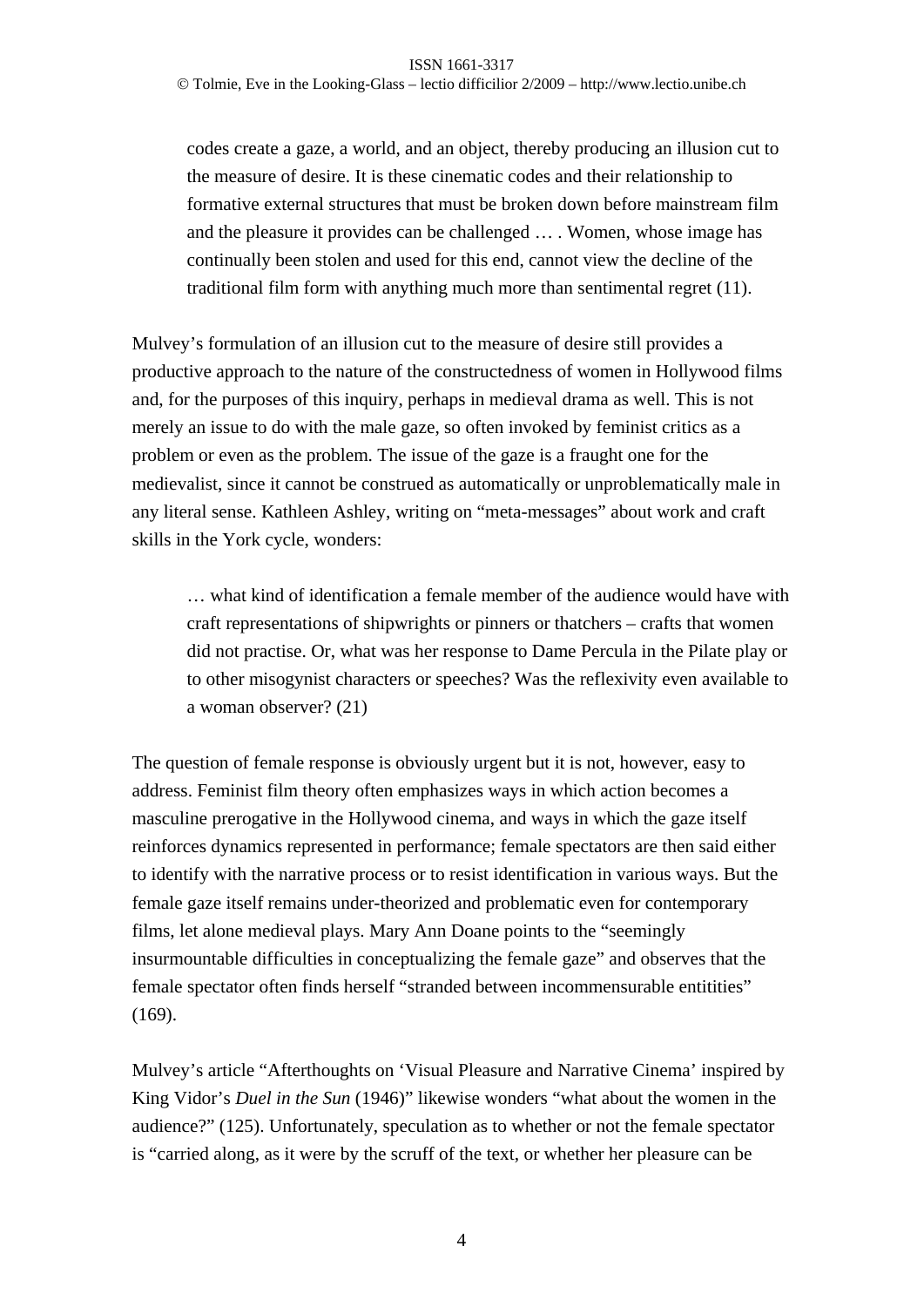Tolmie, Eve in the Looking-Glass – lectio difficilior 2/2009 – http://www.lectio.unibe.ch

more deep-rooted" is unresolvable in relation to medieval plays, where female reception of drama remains one of the weakest areas of evidence (125). Mulvey's discussion of female characters who are unable to achieve a "stable sexual identity" must be severely decontextualized in order for it to work with a discussion of a medieval male transvestite theatre, given that she concentrates on female characters (and female audience members who identify with them) who are caught between representational worlds – women like Pearl of *Duel in the Sun*, who in Mulvey's argument, "brings out [the] sadness" of masculine identification and thus highlights the manner in which the "female spectator's fantasy of masculinization" is "restless in its transvestite clothes" (Afterthoughts, 126). Since the article's focus is on a kind of female masculinization that manifests at least partly through transvestism, it has some possibilities in relation to medieval plays such as the English Noah plays, with their masculinized and restless wives. Despite their disconnection from the Oedipal nostalgia central to Mulvey's article, the English Mrs. Noahs bear some resemblance to Mulvey's screen women forced to choose between married femininity and a macho world, women characterized by "oscillation of desire" and tending to approach "action" through "a metaphor of masculinity" (Afterthoughts, 133). Still, we can never know if the medieval female spectator mirrored this oscillation of identifications, as Mulvey hypothesizes for a contemporary female audience. Whatever nostalgia the cross-dressed Mrs. Noahs are seen to feel – perhaps especially in the Chester play, with its silent, drowned women – it is a nostalgia that is difficult to unpack and difficult to assign to particular audience members.

The most useful aspect of "Afterthoughts" in relation to medieval plays is Mulvey's work on the probability of the female spectator taking on a "masculine 'point of view'" – something that is highly suggestive in terms of what it implies about the conflation of the masculine point of view and the general point of view (Afterthoughts, 126). How much resistance to this conflation did the female spectator experience? How can we ever evaluate the didactic effect of these plays, in terms of affect in particular? An emphasis on the masculine point of view brings Mulvey back the issues raised in her original article on visual pleasure, in which the problem is not one of voyeurism but of representational systems that take on inevitable or ineluctable qualities. This once again raises the question of what is desired in and through the medieval theatrical Eve, who in terms of her cross-dressed physical person may be an unlikely or compromised object for specifically sexual desire in any simple, straight-up – or straight – sense, but who nevertheless concentrates many desires and anxieties to do with guilt, sex, sin and hierarchy.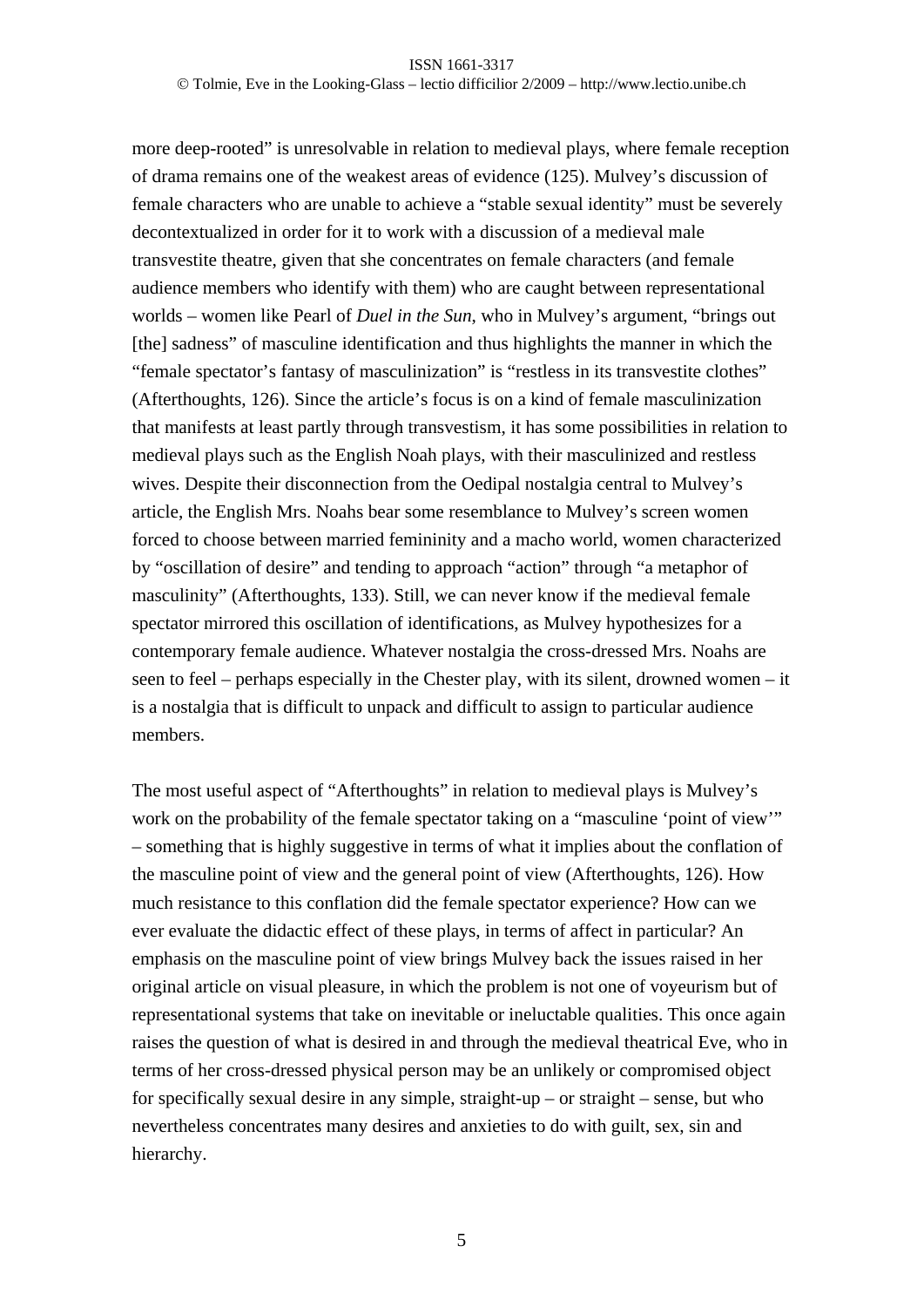# **Adam's gain, Eve's loss: Imaginative License, Patristic Commentaries and the Fall of Man**

Medieval plays of the Creation and Fall of Man tend to develop an Adam who is always slightly exonerated through juxtaposition with Eve, though the degree of sympathy for Eve varies quite widely, as does her actual characterization in different plays. The medieval theatre, drawing on a wide range of textual traditions, insists on Eve's weakness relative to Adam, even in the face of biblical silences and problems; indeed, there is a sense of male imaginative license – men are invited to speculate about Eve's unknown words, on the grounds that temptations produced by women are particularly hard to resist. This formulation of course depends on the idea that women exist primarily in relation to men, which is a premise that must be considered especially seriously in relation to a male-produced and male-performed theatre.

I would like to examine this sense of imaginative license through an analysis of a small number of passages from commentaries on *Genesis* produced by Ambrose and Augustine. These selected moments provide a useful window into a much larger expanse of interpretive and imaginative activity. Created largely from biblical lacks and omissions, Eve has been and continues to be a site of great and frequently masculine imaginative output; to use Mulvey's phrase from "Afterthoughts" Eve is "an indicator, a litmus article, of the problems inevitably activated by any attempt to represent the feminine in patriarchal society" (Afterthoughts, 133). A considerable amount of this imaginative output converges in key respects and labours to fix Eve within a frame of sexual hierarchy, even while the frame itself is flexible in that it can be written and rewritten in many and various ways. One way to suggest some of the scope and trajectory of approaches taken to Eve is to select key moments from influential biblical commentaries, with the inevitable caution that the subject of biblical commentaries on *Genesis*, and on Eve in particular, is immense. It is difficult to demonstrate a clear relationship between the works of even someone seen to have exerted a profound influence on medieval views about Eve, or about Adam as persuaded by feminine wiles, and a specific dramatic text. In some cases cross-referencing is made simpler through other forms of evidence, as is the case with Augustine, whose strong presence in biblical glosses throughout the medieval period can help to shape our estimation of his degree and manner of influence. Yet it remains a challenge to contextualize chosen moments from the spectrum of biblical commentary.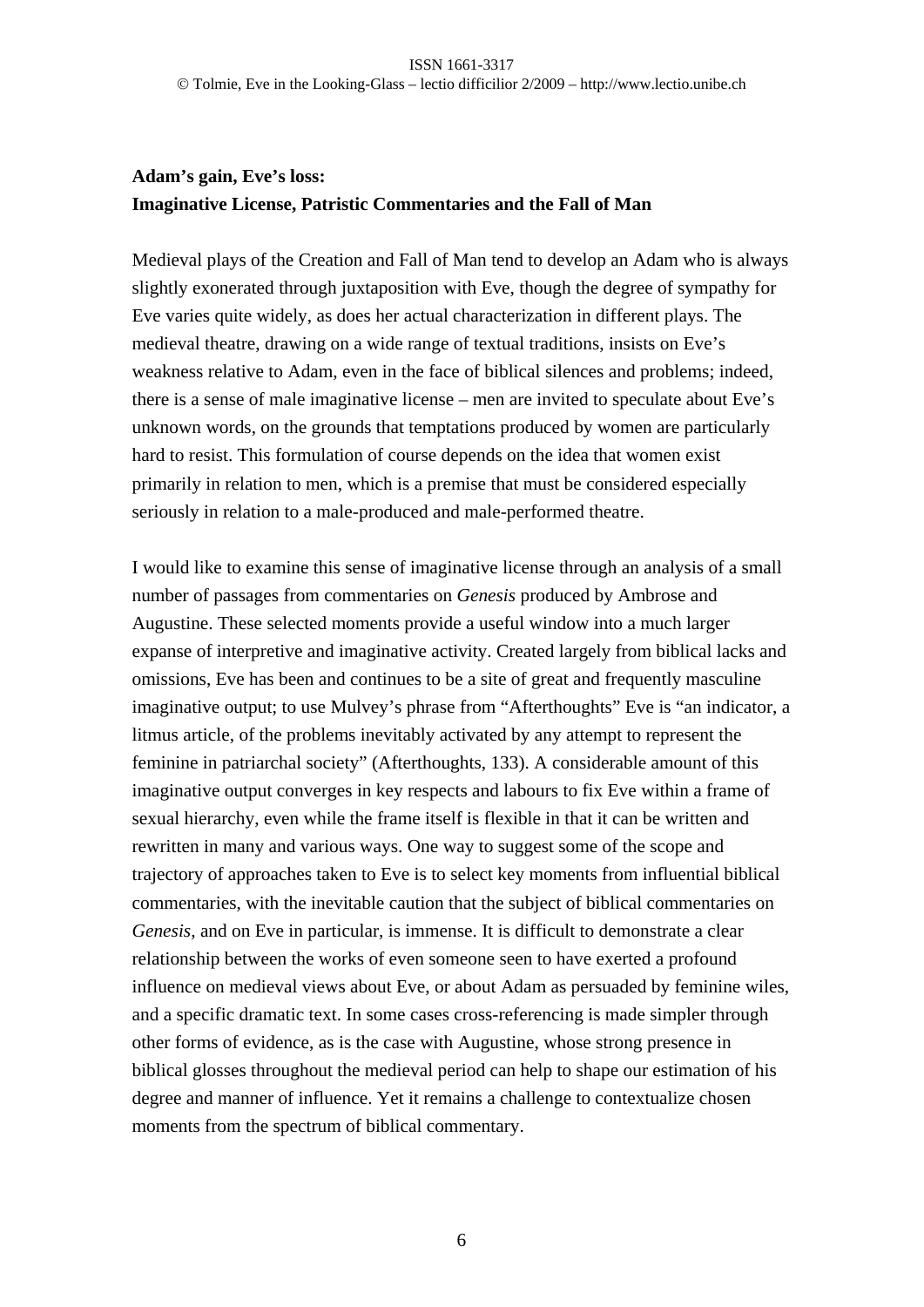Commentaries on *Genesis* are many and mighty and also based on a short, oblique and interpretively difficult section of scripture. Scholars point out with increasing frequency the ways in which interpretations of *Genesis* depend on an opaque section of biblical text. Eric Jager calls *Genesis* a "relatively terse narrative" which must be "analyzed, explained, amplified, and allegorized in its every detail to yield its divine and (often) hidden riches" (12). Erich Auerbach describes the process of Augustine's exegesis as "a constant effort to fill in the lacunae" (75). An obvious pitfall is that new interpretations of *Genesis* will be importing their own cultural materials and installing them between the lines just as has been done in the past, under the guise of seeking merely to reappropriate some lacunae. My point in examining some selections from the works of Ambrose and Augustine is not to provide broad historical context, but to highlight a coherence of approach on the part of the two commentators – a coherence that is suggestive of a profound investment in a representational model within which Adam's gain is Eve's loss. The bible, which affirms Eve's existence but fails to provide limitations on her imagined speeches and actions, offers her few protections.

## **Concordia discors**

In *Genesis* 2, God's precept about eating the fruit precedes the creation of Eve. Patristic writings often interpret this precedence to mean that Eve learns of the prohibition through Adam. Ambrose was the first Latin exegete to address the hierarchy of Eden in detailed terms. In his writings, Adam is someone who has a direct and intimate acquaintance with God, while Eve has an indirect one. Ambrose assumes that Adam correctly conveys the substance of God's injunctions to her, in one of several key assumptions common in patristic readings of the fall. Ambrose also cites Paul, as a means of resolving textual problems in *Genesis*, on the fact that Adam was not deceived. His approach to the subject is one that is geared towards resolution of textual silences, and this resolution is achieved through the deployment of silence for Adam's benefit. Ambrose comments:

*Habemus enim quia Adam, non Eva mandatum acceperit a Deo. Nondum enim mulier formata fuerat. Ipsa quidem verba Adae quibus mulieri dixit formam seriemque mandati, non prodit lectio: sed intelligimus per virum ad mulierem seriem transisse mandati. Viderint tamen alii quid sentiant; mihi tamen videtur a muliere coepisse vitium, inchoasse mendacium. Nam etsi de duobus videatur incertum, tamen sexus prodit qui prius potuerit errare. Adde quia praejudicio illa constringitur, cujus et postea prior error inventus est. Viro enim mulier, non*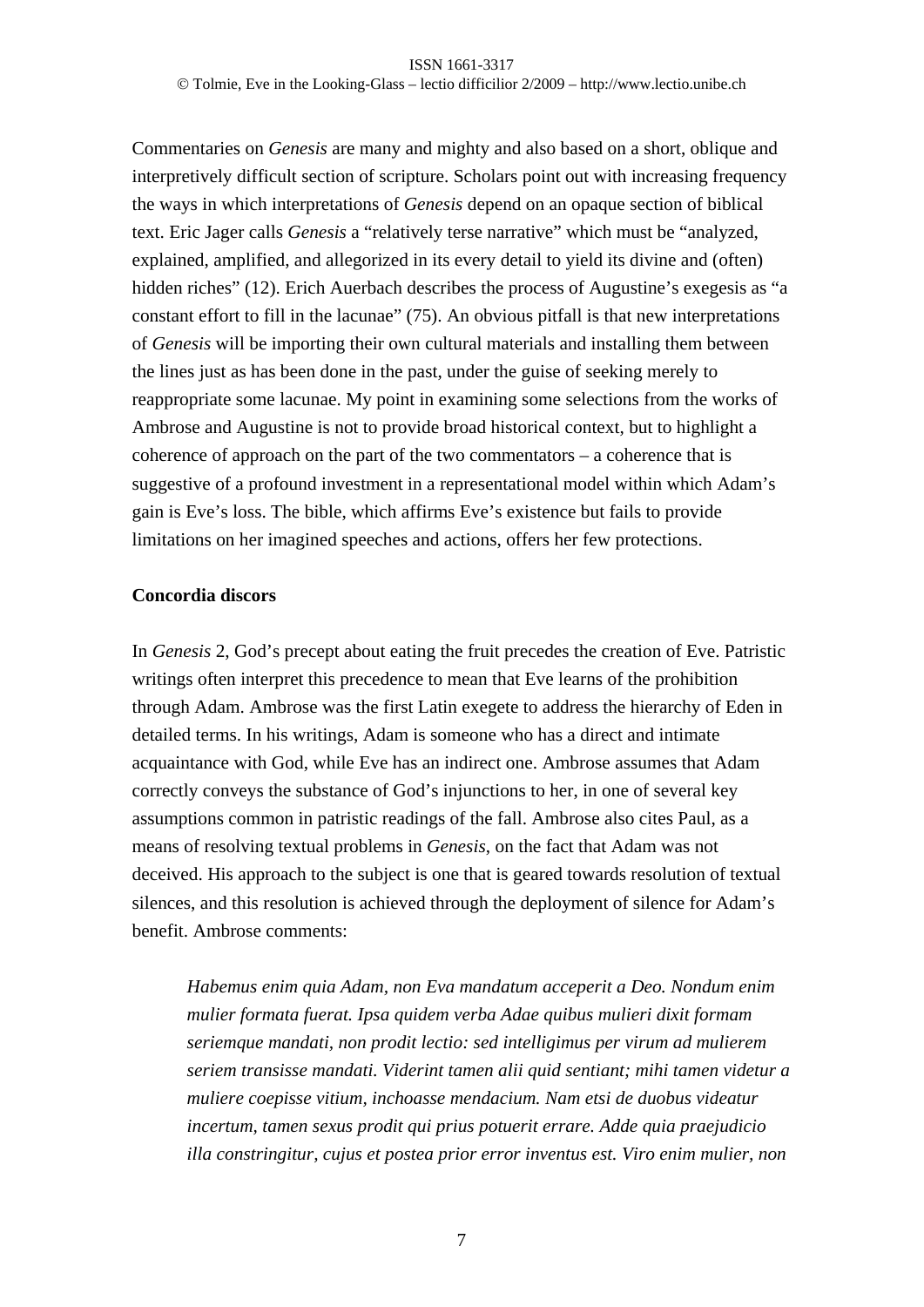Tolmie, Eve in the Looking-Glass – lectio difficilior 2/2009 – http://www.lectio.unibe.ch

*mulieri vir auctor erroris est. Unde et Paulus ait:* Adam, inquit, non est deceptus: mulier autem seducta in praevaricatione fuit (7.56).

We know that it was not Eve, but Adam, who received the command from God, because the woman had not yet been created. Scripture does not reveal the exact words that Adam used when he disclosed to her the nature and content of the command. At all events, we understand that the substance of the command was given to the woman by the man. What opinions others have offered on this subject should be taken into consideration. It seems to me, however, that the initial violation and deceit was due to the woman. Although there may appear to be an element of uncertainty in deciding which of the two was guilty, we can discern the sex which was liable first to do wrong. Add to this the fact that she stands convicted in court whose previous error is afterward revealed. The woman is responsible for the man's error and not vice-versa. Hence Paul says: 'Adam was not deceived, but the woman was deceived and was in sin' (Paradise, 336-7).

Ambrose makes a series of conscious decisions about biblical silences, both acknowledging them in his text, and then dismissing or resolving them in Adam's favour. The marked patristic trend of reiteration of Paul's dicta on the subject of *Genesis* manifests a great deal of anxiety about the recalcitrance of the biblical text itself. Paul's assertion that the woman was deceived and the man was not is frequently invoked when the silence of the biblical text itself becomes potentially disruptive in relation to a given interpretive act.

A desire for Eve to be deficient creates a feedback loop in which Eve is assumed to do (and to have done) wrong first precisely because *we can discern the sex which is liable first to do wrong*. Thus the correctness of Adam's teachings about the fruit is assumed even though Eve recites the injunction incorrectly to the Serpent in the biblical text, adding another element when she says that touching the fruit is forbidden. Ambrose reads her corruption of God's injunction as her own error and as a lesson about the need to preserve scripture unaltered. He firmly rejects the notion that Adam might have passed God's injunction on in an imperfect state, though of course the biblical gap is there for such a reading to be suggested. Ambrose asserts that:

*In mandato quidem nullum vitium est, sed in relatione mandati. Etenim quantum praesens lectio docet, discimus nihil vel cautionis gratia jungere nos debere*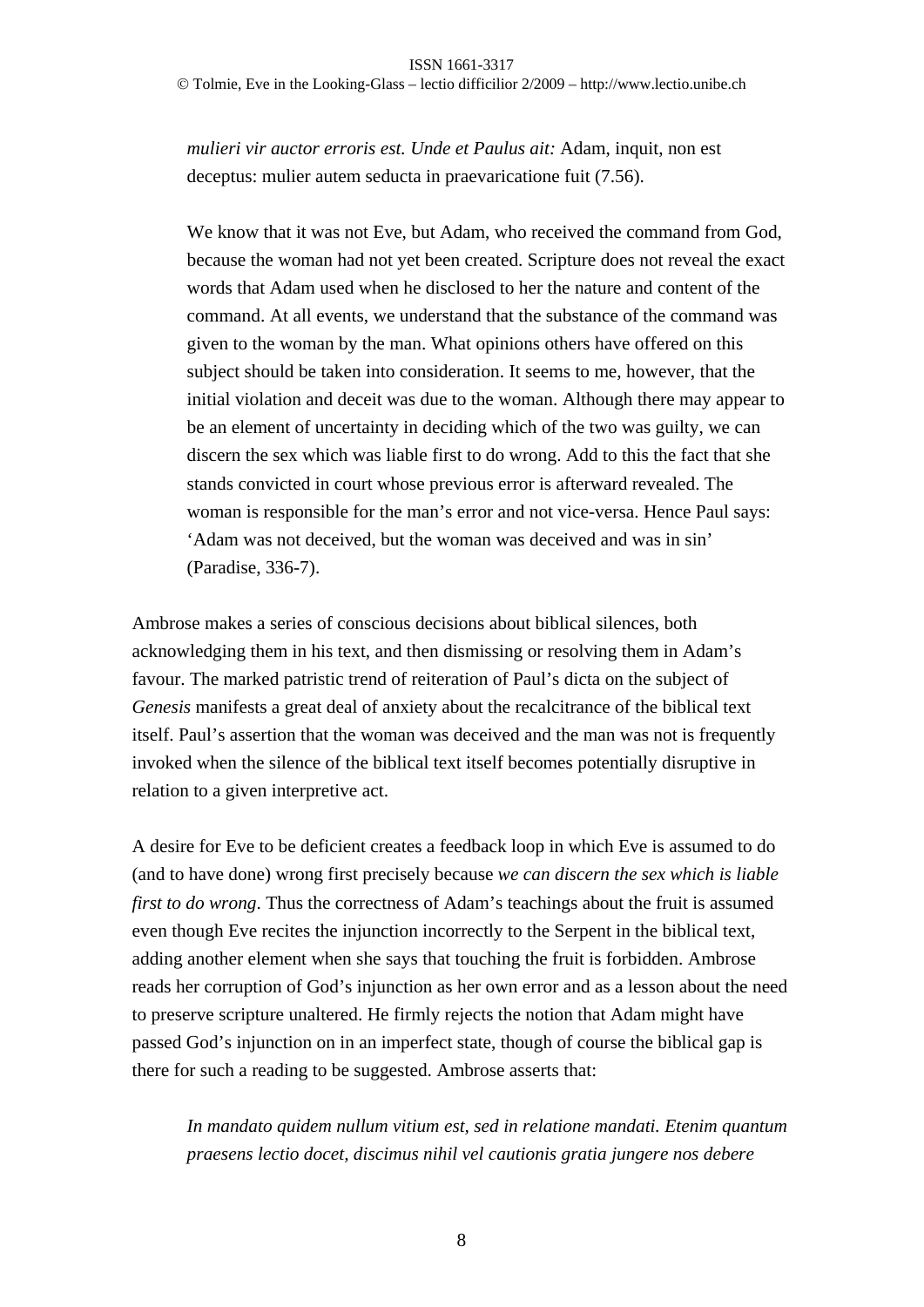Tolmie, Eve in the Looking-Glass – lectio difficilior 2/2009 – http://www.lectio.unibe.ch

*mandato. Si quid enim vel addas, vel detrahas, praevaricatio quaedam videtur esse mandati. Pura enim et simplex mandati forma servanda, vel testimonii series intimanda est. Plerumque testis dum aliquid ad seriem gestorum ex suo adjicit, totam testimonii fidem partis mendacio decolorat. Nihil igitur vel quod bonum videtur, addendum est.* Namque hic quid offensionis habet prima specie quod addidit mulier*: Neque tangetis ex eo quidquam? Tangetis enim Deus non dixerat,* sed non edetis*. Sed tamen lapsus incipit esse principium* (7.56). There was nothing inexact about the command itself. The error lay in the report of the command. The Scriptural passage under discussion is self-explanatory. We realize that we ought not to make any addition to a command even by way of instruction. Any addition or qualification of a command is in the nature of a falsification. The simple, original form of a command should be preserved or the facts should be duly set before us … . No addition therefore – not even a good one – is called for. What is, therefore, at first sight unobjectionable in the addition made by the woman: 'Neither shall you touch anything of it'? God did not say this, but, rather, 'you must not eat.' Still, we have something here which leads into error (Paradise, 336-7).

The insistence that biblical silence covers over an endless series of female inadequacies and errors both depends on and leads into a system of sexual difference, which can then be allegorized and generalized as the basis for culture. Once Eve is the root of sin she can also take on other roles, such as that of flesh against spirit, or sensuality against reason, or any of a range of systems mimetic of a woman/man binary.

Augustine's writings, like those of Ambrose, also show a degree of tension on the point of the instruction of Eve with regard to the forbidden fruit. Augustine was using a version of the Old Latin Bible which contained plural forms (mistranslated from Greek and later corrected by Jerome) in the scene of God's speech about the tree. Augustine, faced with the plural forms in his text, nevertheless produced a series of readings strongly oriented towards a direct and intimate teaching relationship between Adam and God and a regulated, and subsequent, transmission of knowledge from Adam to Eve. Though Augustine's own text necessarily starts with an acknowledgment that God may be addressing both Adam and Eve, he still erases Eve from the moment of instruction, and proceeds to cite another Pauline dictum on women learning from their husbands. His chapter on this issue – titled *An utrique, Adamo et Evae, datum sit praeceptum*, "Was the prohibition against eating the fruit of the tree of the knowledge of good and evil given to both the man and the woman?" – is worth looking at in some detail, as it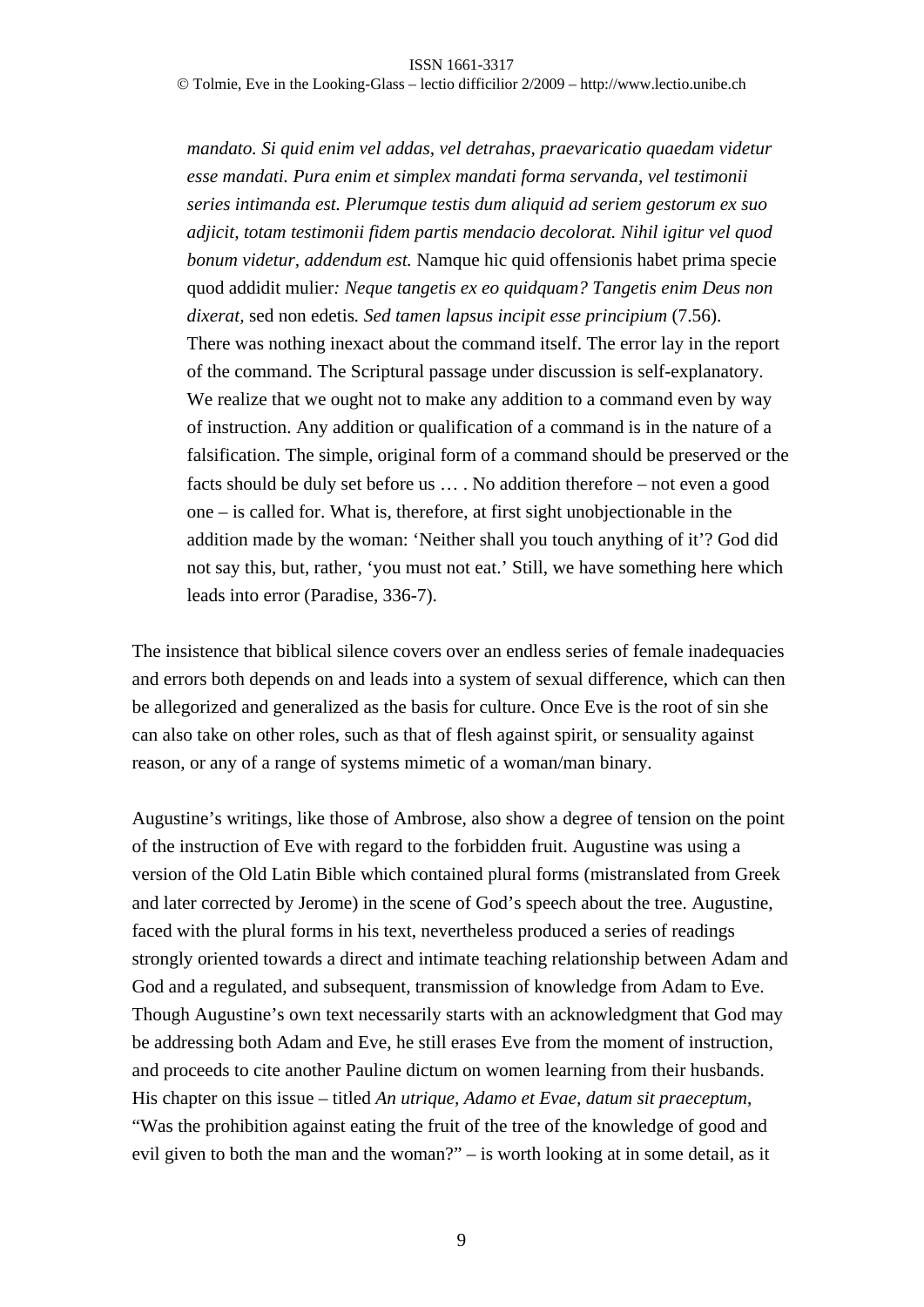Tolmie, Eve in the Looking-Glass – lectio difficilior 2/2009 – http://www.lectio.unibe.ch

encapsulates a clear sense of Augustine's awareness of gaps and problems in the biblical text:

*Merito sane quaeritur utrum hoc praeceptum viro tantum dederit Deus, an etiam feminae? Sed nondum narratum est quemadmodum facta sit femina. An forte jam erat facta? sed hoc quemadmodum gestum sit quod prius erat gestum, postea recapitulando narratum est. Verba enim Scripturae sic se habent:* Et praecepit Dominus Deus Adae, dicens; *non dixit, praecepit eis: deinde sequitur,*  Ab omni ligno quod est in paradiso esca edes; *non dixit, edetis. Deinde adjungit,*  De ligno autem cognoscendi bonum et malum, non manducabitis de illo: *jam hic tanquam ad ambos pluraliter loquitur, et pluraliter praeceptum terminat dicens,*  Qua die autem ederitis ab eo, morte moriemini. *An sciens quod ei facturus erat mulierem, ita praecepit ordinatissime, ut per virum praeceptum Domini ad feminam perveniret? Quam disciplinam in Ecclesia servat Apostolus, dicens:* Si quid autem discere volunt, domi viros suos interrogent (36).

With very good reason it is asked whether God gave his command to the man only or to the woman also. But the writer has not yet told how the woman was made. Can it be that she really was already made? … . The words of Scripture are*: And the Lord God commanded Adam, saying* … The writer did not say, "He commanded them." Then he continues: *You may eat of every tree that is in Paradise.* He did not say, "You both may eat." Then God added: *But of the tree of the knowledge of good and evil you* [plural] *shall not eat.* Here the verb is in the plural, presumably because God is addressing both of them; and then He concludes this command still using the plural form: *In the day that you eat of it you shall die.* 

Another explanation could be that, since God knew He was going to make the woman for the man, He thus gave His command with observance of the proper order so that the command of the Lord would come through the man to the woman. This is the rule that St. Paul urges in the Church: *If they would learn anything, let them ask their husbands at home* (*The Literal Meaning of Genesis,* 58)*.* 

The explanation that Augustine ultimately fixes on is that God's plural form reflects a sense in which God's knowledge of the forthcoming creation of the woman informs God's speech and expresses a sense that the command will be passed on by Adam to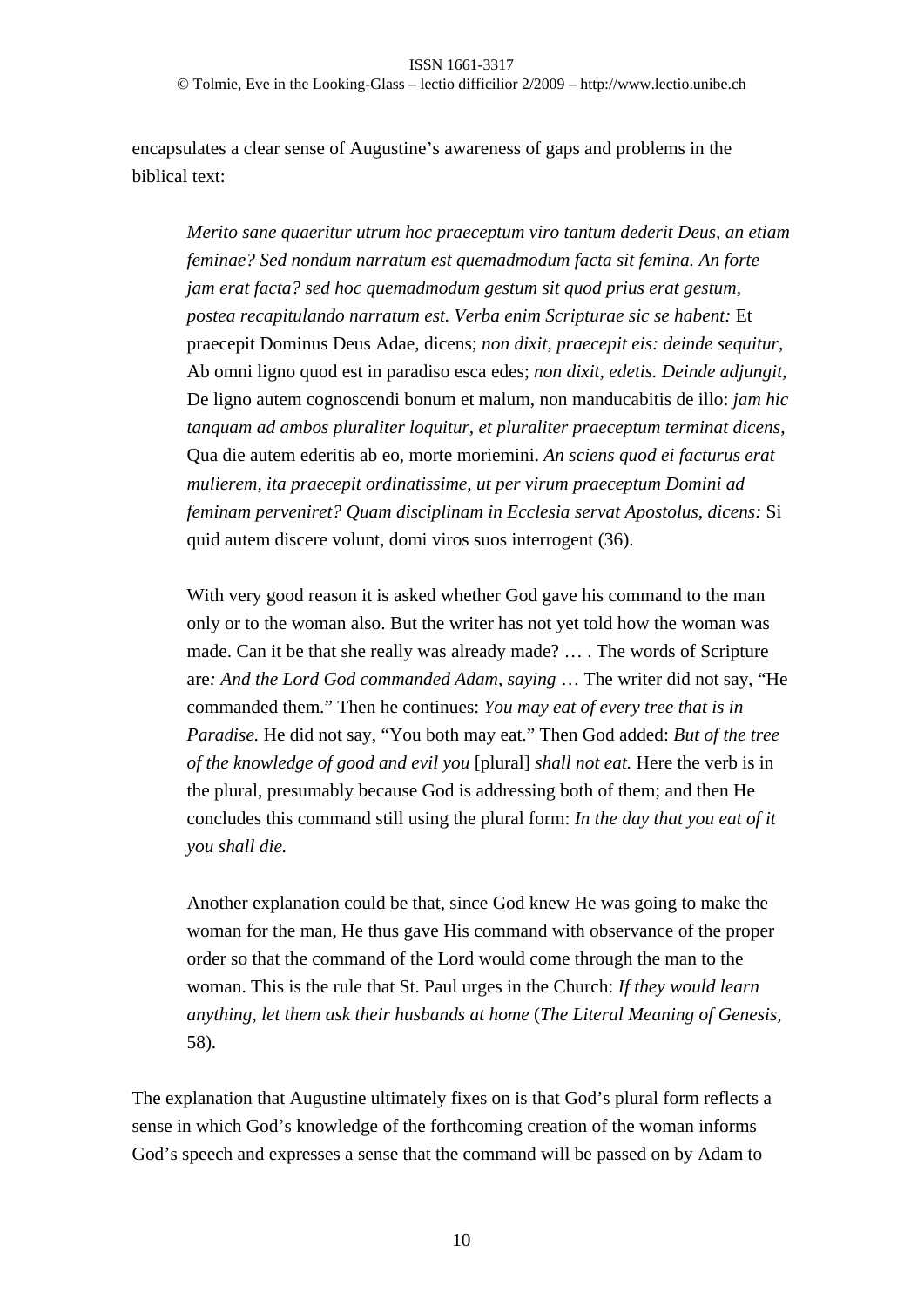Eve. This formulation of course supports Augustine's view that man's instructional relationship with God is more direct than woman's, and though he does acknowledge that there is *good reason* for interpretive uncertainty, he nevertheless acts and interprets in a manner meant to dispel that uncertainty. He mentions uncertainty as a rhetorical strategy, to give the impression through mentioning it that he has addressed it seriously. Again the bandaid over the biblical silence is Paul. Jager points to Augustine's reliance on Paul in interpreting *Genesis* as part of a pattern in which:

Augustine reveals that a sense of male superiority, and not simply rhetorical and narrative analysis, is driving his conviction that Adam was intellectually and verbally "closer" to God than Eve was (30).

A main goal of patristic commentaries on the creation story is the delineation of a hierarchy of the sexes; biblical gaps, silences, and knots are often strategically employed in the service of a drive towards polarization and abjection of the feminine. The disagreement between Ambrose and Augustine on the issue of whether Eve remembers God's injunction about the forbidden fruit is one of several key moments in biblical interpretation in which it becomes apparent that if the desire is there for Eve to be deficient, then there is actually no way for Eve to come out on top. Desire sets the terms and establishes the manner in which Eve grounds representation.

It is clear that both Ambrose and Augustine desire Eve's deficiency, but they arrive at this end by various paths. Where Ambrose on the one hand condemns Eve's altered version of God's command, Augustine on the other points to it as evidence of her awareness of God's injunction; remembering it, her sin is compounded, being a deliberate transgression rather than an accidental or thoughtless one. Augustine says: *Ideo prius interrogavit serpens, et respondit hoc mulier, ut praevaricatio esset inexcusabilis, neque ullo modo dici posset, id quod praeceperat Deus oblitam fuisse mulierem* (38). ("The serpent, then, first asked the question, and the woman replied, so that her transgression would be inexcusable, and no one would be able to say that the woman had forgotten the command of God" (168).) Just as for Ambrose, Eve sins because women are more liable to sin, for Augustine, she mentions the ban in order to be seen to behave inexcusably. Eve is trapped in this self-sustaining loop of interpretation. These two quite different perspectives both serve the same function: they intensify a sense of Eve's culpability. While Ambrose's and Augustine's comments are founded on opposing premises – her incorrect and correct recollection of God's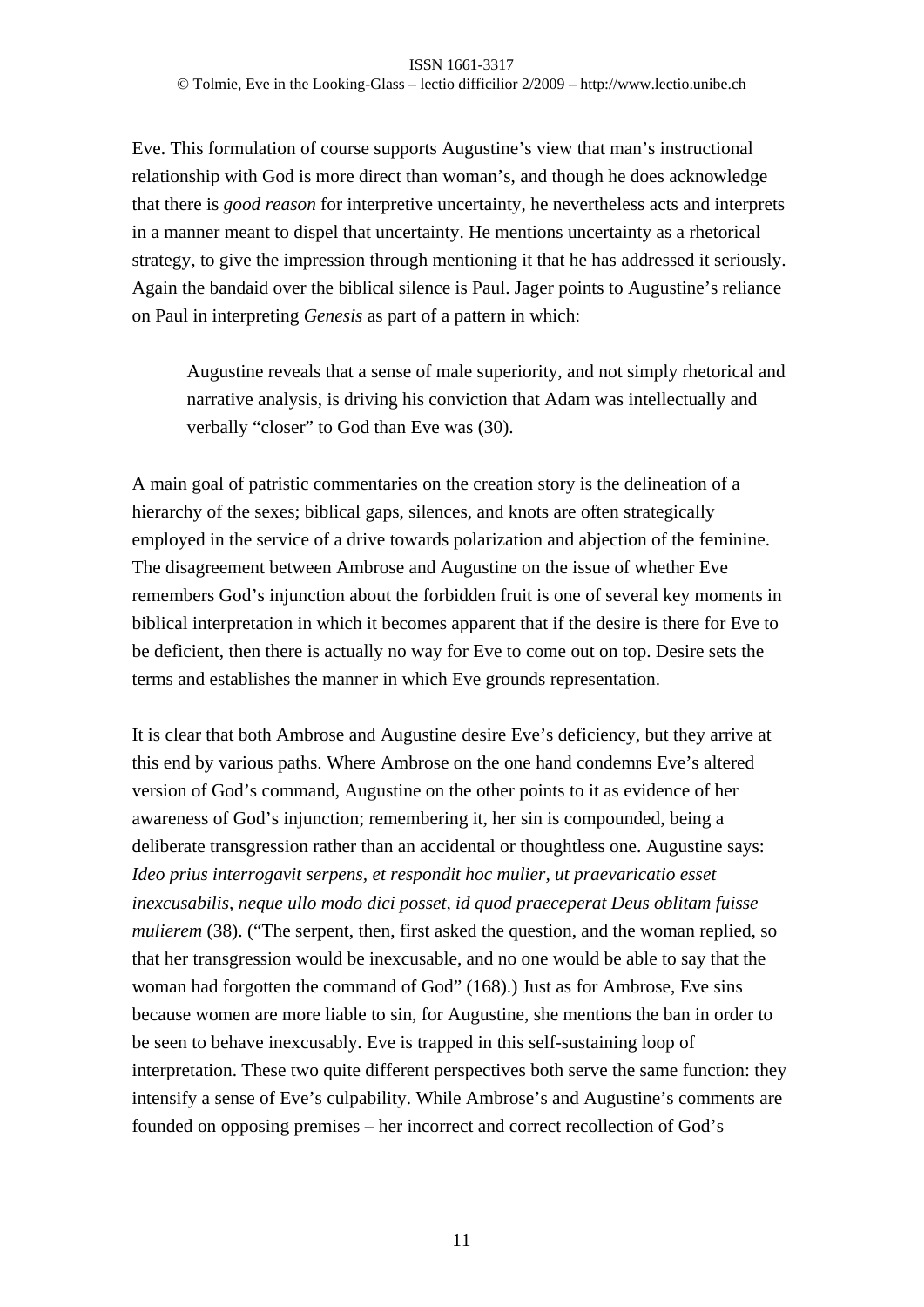Tolmie, Eve in the Looking-Glass – lectio difficilior 2/2009 – http://www.lectio.unibe.ch

command respectively – their rhetorical function either way is to anchor blame and weakness on Eve.

The peculiar ideological alignment of these two opposing views shows up the ways in which forces within patriarchal culture can cooperate in a larger project of fixing woman's place: they can work together in productive ways, doing particular kinds of cultural labour, despite serious differences. It also shows up the ways in which a small breakage within the dominant cinema's frame of sexual hierarchy repairs itself. The breakage and the repair go hand in hand; this is one of the most significant dynamics when looking at ways in which patriarchy produces and maintains itself (and as we shall see, performs and promulgates itself). Though these two readings of that moment are different and irreconcilable, and are produced by authoritative people, the frame remains undamaged, as it is designed for that precise type of flexibility – a paradoxical kind of flexible sameness. No internally-produced attack on it – no difference of interpretation that engages with the frame itself – can ever do more reiterate and entrench its premises. For there to be a different result, there must be a different desire. And yet these residual problems, these moments of visible fracture and necessary repair, are just as important as any fictions they are designed to support. Such moments of breakage make it impossible to say that the dominant cinema, to return to de Lauretis' phrase, is naturally or inevitably or perfectly dominant.

## **Biblical silence and the invitation to imagine**

The willingness of biblical commentators to abject Eve depends on a sense that the biblical lack constitutes an invitation to produce narratives about sexual polarization. Eve's persuasive voice can reach a high pitch, but is frequently contained by a frame of sexual hierarchy which is flexible enough both to produce and simultaneously to contain her utterances. Eve can say anything – powerful and transgressive things – but so long as she is Eve, she is contained by the cautionary aspects of her tale: to the believing reader or audience, the outcome of her story is certain, and thus in literary adaptations or subsequent commentaries, the fiction of recreating reality, of mimesis, is maintained. What she says, furthermore, is constructed with an eye to the notion that women's voices are temptations for men – this being the case, women's voices are constructed specifically in relation to their effects on men.

Biblical silence is one of the most important keys to Eve's usefulness in literary culture. Scripture makes another reference to the missing episode of Adam's temptation by Eve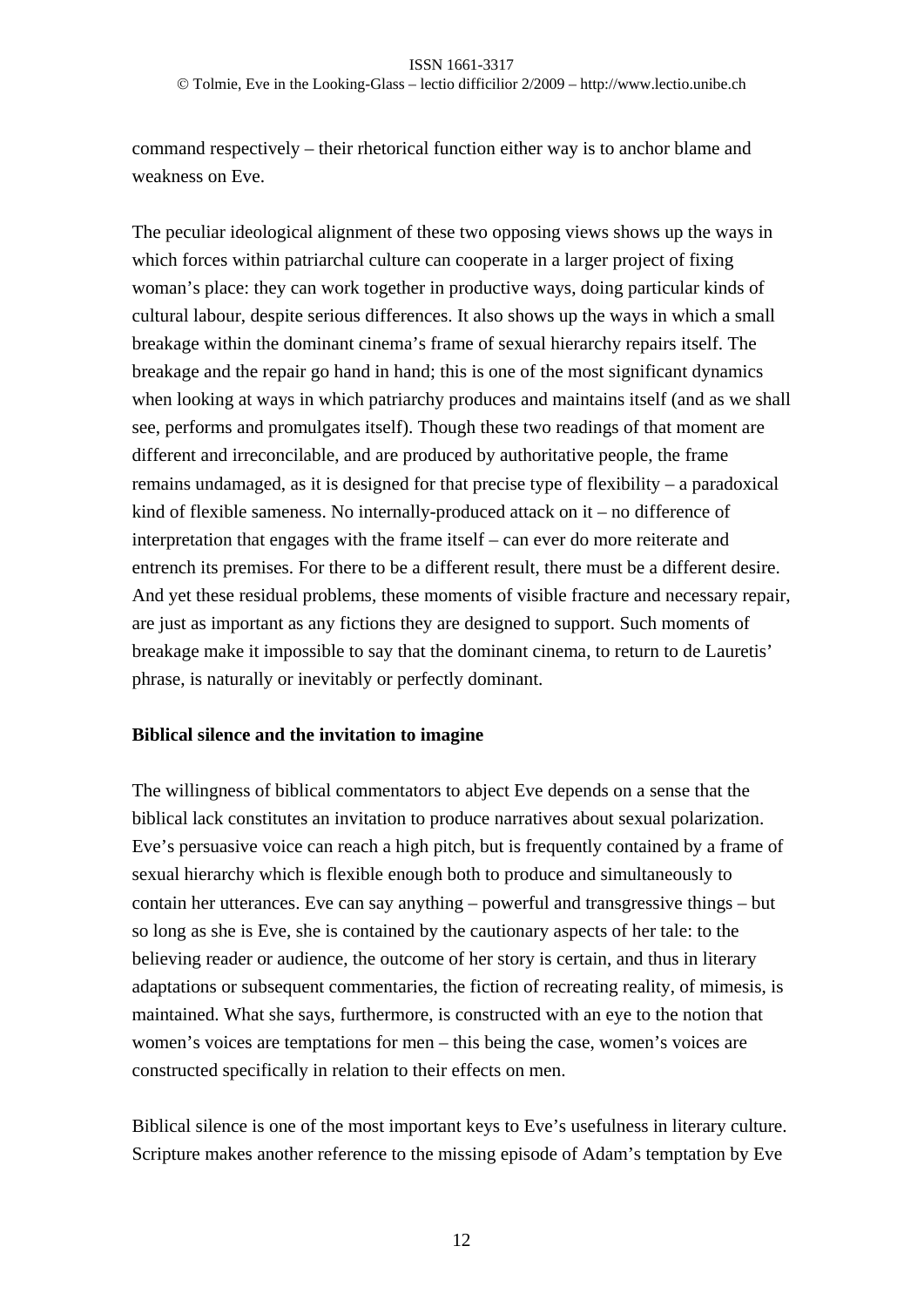### ISSN 1661-3317 Tolmie, Eve in the Looking-Glass – lectio difficilior 2/2009 – http://www.lectio.unibe.ch

in God's later rebuke to Adam in *Genesis* 3:17 about having listened to the voice of his wife. Writers of every sort have been pleased to follow up on that hint and that silence, as Eve's various persuasive speeches (e.g. from *Adam,* N-Town, Chester and York) remind us. Medieval dramatic versions of the fall depend particularly heavily on exegetical tradition, which provides ample sanction for speculation about what Eve might have said and how – and why. One of the most significant moments of sanction is Augustine's comment in *The Literal Meaning of Genesis* that Eve gives the apple to Adam "fortassis cum verbo suasorio, quod Scriptura tacens intelligendum relinquit" (11.30.39), "using perhaps some persuasive words which Scripture does not record but leaves to our intelligence to supply" (162). This stance embodies an apparent patristic consensus that there is an ongoing strategic censorship of women's words evident in *Genesis*, and this consensus in turn depends on a sense that the bible's function is to guarantee Eve's imperfections through absence and silence. Augustine's formulation also borrows terms from the study of rhetoric to denote Eve's persuasive utterances, thereby aligning Eve's persuasive abilities with a rupture in the verbal order, in which female counsels are suspect and problematic. Creation and censorship of women's words thus become the twin prerogatives of male writers working with and from the bible – the powers to bind and loose at the verbal level.

These powers are used to produce a seemingly endless series of transgressive verbal acts for women, and then to inscribe and fix these acts within the frame of sexual hierarchy. Feminine persuasion thus becomes a distinctive form of rhetoric that is aimed at producing effects on men; paradoxically, of course, these feminine persuasions emerge from male textual production(s). This is the heart of the matter, that feminine persuasion is so often a projection of male desire. It is useful to incorporate this notion of rhetoric – rhetoric as praxis – into the analysis of texts produced by men – and in the case of medieval biblical drama in England*,* generally performed exclusively by men as well – that regularly assign persuasive speeches of different types to women and then employ those instigating speeches to support particular models of gendered interaction, such as the verbal roles in a marriage or the place of female counsels in the body politic or the home. This is an especially important point in relation to the many invocations of Eve's counsels that are used to reinforce a problematization of women's speech. The whole debate really has more interesting things to reveal about men than about women.

In the end, sanction for invention on the theme of Eve's persuasions has its chief patristic roots in an Augustinian perhaps*: perhaps she used some persuasive words.* The uncertain quality of Eve's biblical silence has enabled – still enables – it to support a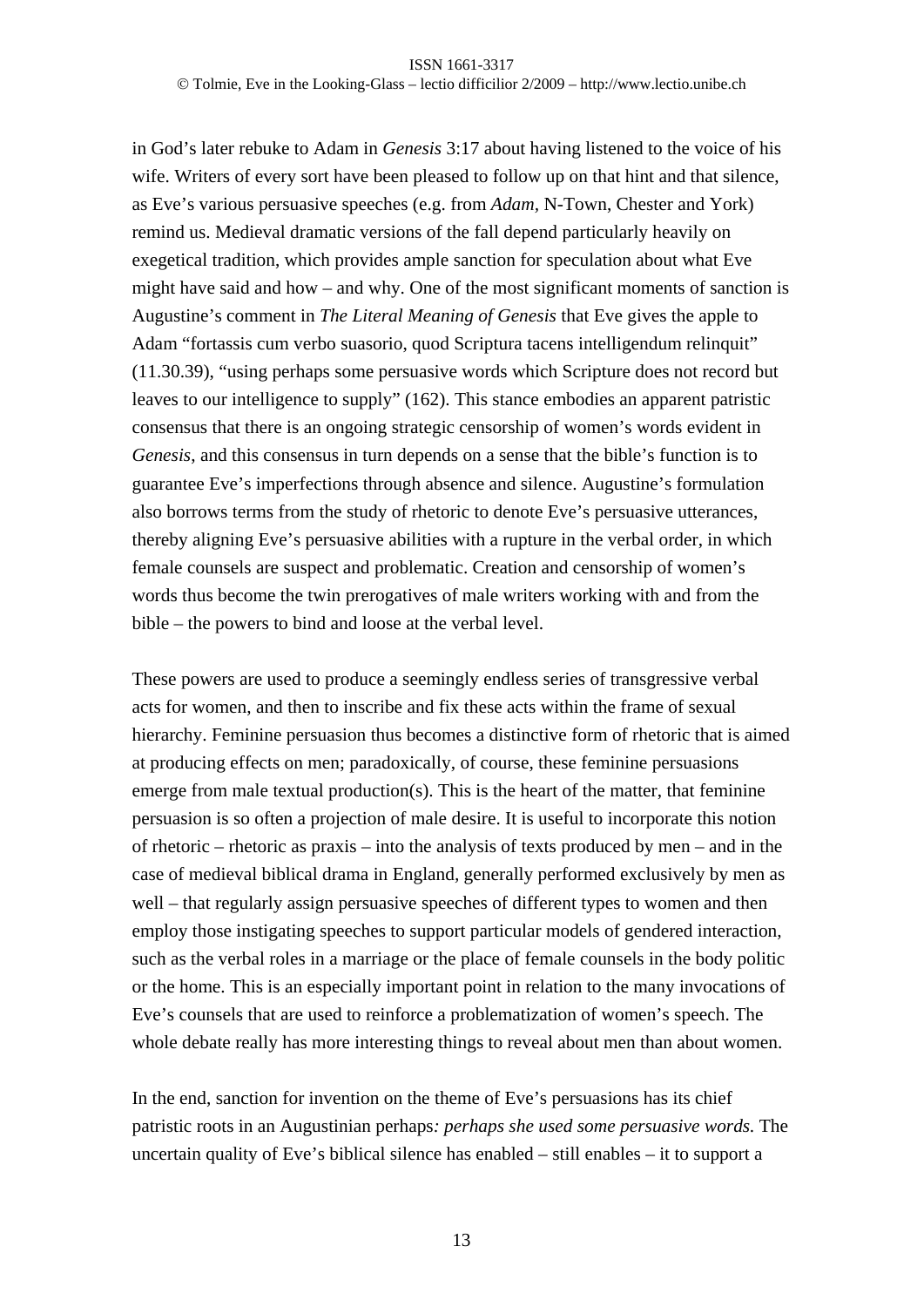vast range of interpretive labours. It is Eve's silence in *Genesis*, for example, that permits the doctrine of Adam's benevolent fall, as his unknown motivations are given the best possible spin in the face of her assumed persuasive abilities. Eve is a major figure in medieval anti-feminist discourse precisely because of her distinctive combination of authorized significance – her so-often fixed place in the sexual hierarchy – and her user-friendly unfixed voice. Being more an unknown quantity than a known one, she can serve as a signifier for multiple discourses and voices, many of which can be accommodated within the powerful frame of deficiency. It is in this unfixed incarnation that she appears as a chief source of the Wife of Bath's frustrations with her husband's reading habits, or as Gawain's leading lady in his catalogue of misleading women in *Sir Gawain and the Green Knight.* Eve's combination of authorization and slipperiness depends on the opacity of the biblical text. She is the more useful for her lack of specificity, and the more effective specifically because she is often perceived to exist within a limited and limiting code.

## **The mirrored temptations of the** *Adam* **play**

De Lauretis poses this question in the course of a discussion of mythical structures in cinema: "how did Medusa feel seeing herself in Perseus' mirror just before being slain?" It is one of her more frequently-quoted remarks, and one which has accrued a range of answers, among them the rather amusing "I would say miserable beyond words" (*And the mirror cracked*, 112). De Lauretis goes on to observe that:

Our culture, history and science do not provide an answer; but neither do the modern mythologies, the fictions of our social imagination, the stories and the images produced by what may be called the psychotechnologies of our everyday life. Medusa and the Sphinx, like the other ancient monsters, have survived inscribed in hero narratives, in someone else's story, not their own; so they are figures or markers of positions – places and topoi – through which the hero and his story move to their destination and to accomplish meaning (109).

As feminist critics know, there is great value to the formulation of being embedded in someone else's story. Hélène Cixous broods about the implications of the phrase, biblical sense intact, "c'est écrit": it is written (42). This of course is what often makes it difficult to discuss Eve, for to discuss her is to appropriate her into story – whether the story of creation, or of the *felix culpa,* or into a narrative of female or feminist rebellion. Her best story, and the one told most frequently, is the story of sexual difference. The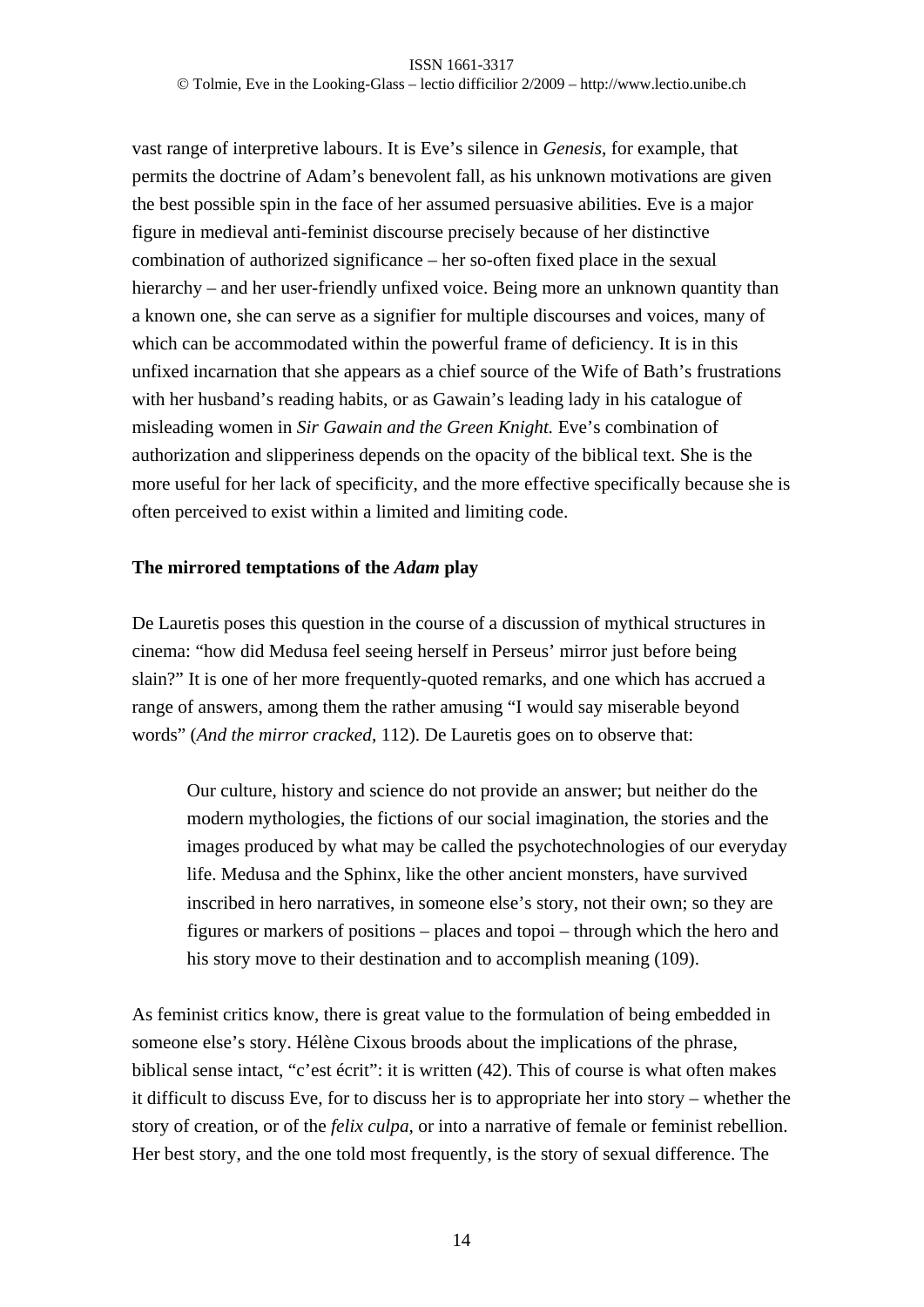Tolmie, Eve in the Looking-Glass – lectio difficilior 2/2009 – http://www.lectio.unibe.ch

simultaneous explanation and establishment of sexual distinctions is obviously one of the main points of creation stories in particular, and we have already seen Ambrose and Augustine struggling to make this ever clearer to their readers even in the face of real resistance from their chosen source text. A drive towards sexual polarization is also certainly one of the points – perhaps *the* point – of many narratives based on the creation story of *Genesis*, just as the *Genesis* text itself is at once descriptive and prescriptive. Mary Rose D'Angelo observes that "Much of the power of the *Genesis* myths comes from our conviction that the intrigues of the garden are really over us, that they embody and explain our sexual arrangements in some primordial and definitive way" (1). Eve's words in medieval drama do serve to explain, and in many cases to justify, arrangements and frames for sexual hierarchy that are familiar to the playwrights and audiences. They contribute to a sort of discursive order, in which what Eve says is presented in a way that simultaneously describes, produces and comments on gender relations. Eve's words in dramatic texts thus reflect both desire (what people want her to have said) and containment (notions that shape culture).

Eve shares a problem with Medusa. Beautiful and deadly, she lives beyond our direct gaze – she lives in a gap. We only see the fillers. The function of a mirror image constructed within a dominant cinema is to provide what is desired, and what is generally desired in medieval plays of the Fall is Eve's state of deficiency. This does not mean that Eve must always or inevitably be seen to be weak or bad; she is neither always malign nor always maligned. It means merely that she serves as a looking-glass for Adam, and for many other people as well – it is in this sense that she is a ground of representation*,* giving shape and coherence to many things outside herself. As an interpretive tool, the looking-glass provides insights into many different characters outside of biblical story; it is a relational paradigm that expresses the desire for certain things to go hand in hand: life and death, gain and loss, strength and weakness, man and woman. The paradigm lends itself easily to the analysis of heterosexual complementarity – what Rich would term compulsory heterosexuality – in literary texts.Wherever Eve serves as a type for women's disordered and disordering counsel, and wherever her words are projected onto a biblical silence, her verbal activities are really what the writers – and audiences – want her to have said. This cannot help but be interesting, and multitude of desires have been and continue to be expressed through Eve.

Let me turn now to the twin temptations of the Anglo-Norman *Adam* play, an impressive and sophisticated early play in Norman French covering several Old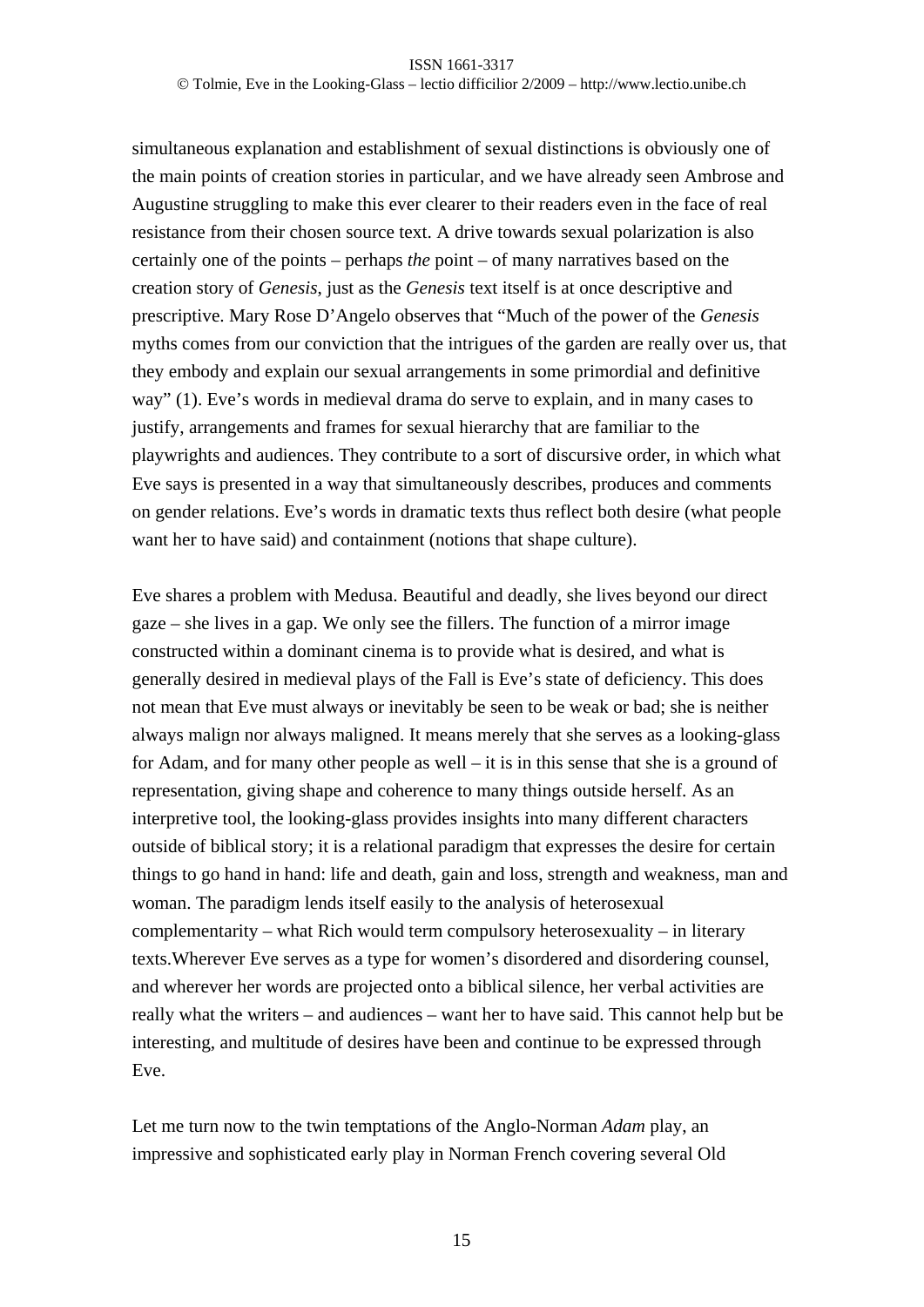Testament episodes, among them the Creation and Fall of man, the murder of Abel and the Messianic prophecies. As with any Creation play and especially the ones which struggle towards developed characterization of Adam and Eve, *Adam* is a rich resource for the gender theorist, in its attempts to represent both pre- and postlapsarian gender roles, in its extra-biblical explorations of the nature of the fallen world, in its elaboration on Eve's feminine persuasion, and in other offshoots of its envisioning of the first couple and their travails. *Adam* is particularly innovative in its handling of the two moments of temptation of both Adam and Eve by the Devil, and later by Eve of Adam. These scenes constitute imaginative versions of dialogues left silent in *Genesis*; obviously, of course, they mirror one another in suggestive ways and give the critic an unusual chance to look 'at' the mirror directly. The prior, failed temptation of Adam and the appearance of the Devil rather than the serpent as Tempter have no liturgical or biblical basis. The juxtaposition of the two scenes of the temptation of Adam and Eve respectively allows for comparative work on constructed gender in a way that few other sources permit: this is the mirror that I will examine, an instance of direct comparison that is unprecedented in medieval vernacular theatre.

Adam and Eve's marital interactions are most significant and interesting when they are under stress. This is particularly true of the respective temptation scenes of Adam and Eve, which, being scenes that take place before the fall, reveal a multitude of ways in which Eve's innocence is undermined before it can be viewed as officially lost*.* Adam's representational gain is founded on Eve's loss and lack. Adam's temptation is preceded by an interlude of mime, described in the Latin rubric, in which devils run about making whatever would constitute appropriate gestures and showing Eve the forbidden fruit. This is in line with the scriptural account, but it also marks Eve as a recipient of the Devil's attentions – indeed, as the proper recipient of them. In *Adam* this interlude is immediately followed by the Devil's attempt to tempt Adam rather than Eve. The first of two scenes of Adam's temptation moves from a series of short, choppy exchanges between the Devil and Adam into progressively longer exchanges; it then comes to a sudden end. This pattern perfectly captures the dynamic of someone sucked unwillingly into a conversation, willing to tolerate it for a little while, then, suddenly angry and impatient, violently disengaging. It is not a pattern in which any moment of weakness on Adam's part can be identified.

The Devil takes a range of tacks in his approach to Adam. Adam's resistance to sin in many of its various forms has a rock-solid doctrinal aspect which certainly reflects well on him and functions as character development and didacticism at once. It is the way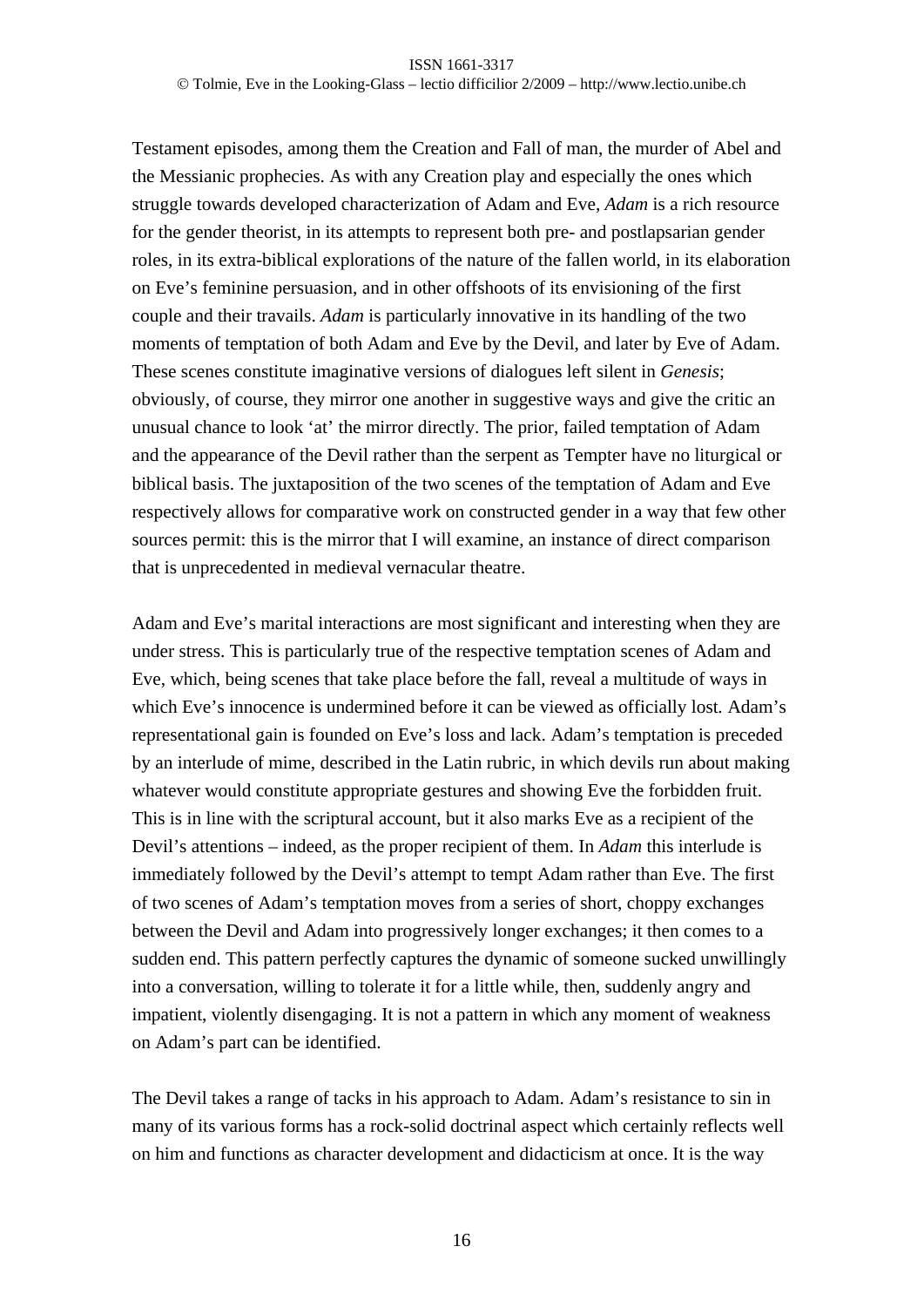things *should* be done. The Devil starts with an interrogative tone, asking many little questions about Adam's life. Adam seems so happy with his life that the Devil has trouble finding something to get a grip on. He maneuvers Adam into asking how his life could be better, thus cleverly transferring the weaker interrogative position onto his quarry. Adam wins the stronger declarative position back when he qualifies his interest in the answer – he specifies one area in which he will not listen ("Fors de une rien" "Everything except for one thing" 132), which he defines thus: "Mon creator pas ne offendrai" ("I will not offend my maker" 134). The Devil is back in the interrogative position for some time; Adam however does not show many verbal tics and weaknesses, unless, as Muir suggests, the fear he admits to relative to God ("Jo l'aim e criem" "I love and fear him" 135) is not the desirable *Timor Domini* of *Proverbs I, 7* (the beginning of wisdom) but the undesirable fear of *I John IV, 8* which cannot coexist with perfect charity (*Adam,* 62).

No further issue arises til Adam describes the ban on the fruit to the Devil, of which all the appropriately gesturing devils in the earlier rubric have demonstrated a prior knowledge. It seems that the reason Adam is induced to speak of it is to raise the question in his mind – a sort of test, to see if (as Eve, of course, later does – this is, in fact, the point of bringing it up now) he will fall easily into the first stage of sin, a contemplative stage. He does not. Adam points out the fruit with an apparent lack of desire for it, just as he earlier demonstrates an apparent lack of curiosity about questions that the Devil wishes him to ask, preferring to make statements. He again demonstrates a lack of curiosity when he refuses to follow up on the Devil's question about God's motivation for the ban: "Sez tu por quoi?" ("Do you know why?") with the easiest answer for someone not in the know. Instead of saying, "Non, por quoi?" ("No, why?") Adam merely says, "Jo? Certes non" ("I? No, indeed" 152). His answer displays a fine sense of his own proper position relative to God's motivations. The interrogative "Jo?" implies a surprise that he *should* know or be expected to know, and followed by an emphatic denial (certainly not!), he appositively expresses a sense that he should *not* know or be expected to know. This, the audience is to understand, is all presented under the rubric of what Eve *should* say (or, in a suggestive instance of temporal slippage, what she *should have said but did not –* though of course, the scene of her temptation is yet to come).

The Devil does tell Adam why the fruit is banned. Adam slips far enough, perhaps in surprise at the idea of the fruit of knowledge, to ask how eating the fruit could benefit him. This is the precise kind of opening the Devil wants and he takes it up immediately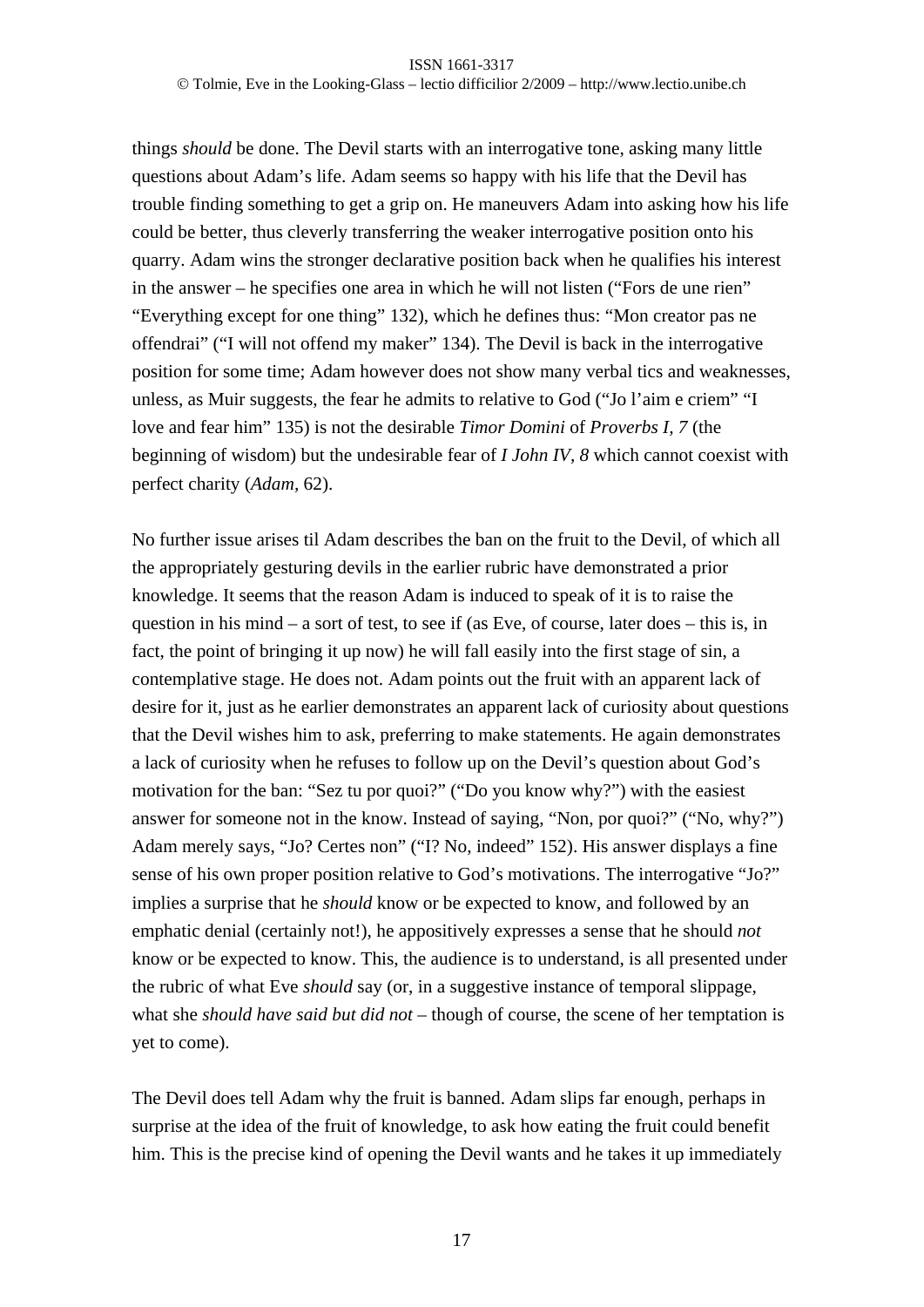with the assertive and suggestive phrase "Tu le verras" ("You'll see"), followed by a list of benefits associated with eating the fruit (160). Adam, however, has got his groove back during the Devil's speech and tells him flatly that he will not do it – several times. Again there is a sense that Adam's conversational lapse and recovery are presented precisely to demonstrate that it *is* possible to recover (though Eve does not/will not/has not recover[ed]). The Devil's subsequent retreat appears in the rubric as a kind of mimed regrouping; he goes and mingles with the other demons, perhaps with the idea of getting good advice or restoring his lost temper – a possibility implied in his return to the fray "hilaris et gaudens" ("cheerful and rejoicing" 15). The Devil's second try at temptation of Adam is less productive even than the first; his speeches are considerably longer, while Adam's are short, irritated negatives. The dynamic is now of someone brushing off an annoying person right away. The questions asked in this section invoke the fall of the Rebel Angels; they emphasize the possibility of greater things, and return constantly to the question, expressed and re-expressed, of whether Adam feels resentment about any aspect of his station. Adam, out of patience, moves away from discourse entirely by telling the Devil to go away – several times. Now "tristis et vultu demisso" ("sadly and with downcast countenance" 17) where he was formerly *gaudens*, the Devil again retreats for another demonic conference.

Now, of course, comes the time for the temptation of Eve, the thing itself. Recognition of this moment constitutes, for the audience, a sort of inescapable foreknowledge. Her failure to resist the temptation can clearly be seen to be inevitable and is in fact cultivated and emphasized in a multitude of ways in the text of the play both prior to and during the scenes right before the Fall (e.g. in God's early mention of trouble to come through Eve). The Devil's mood once more is cheerful when he finally makes his approach to Eve; interestingly, he is also obsequious in her case, approaching her "laeto vultu blandiens" ("with a joyful countenance, fawningly" 17). An obsequious approach to Eve is even better than an interrogative approach to Adam, as Milton readers will appreciate; it is the one approach guaranteed to attract her attention, being totally alien to her experience so far, and, as evident in an early speech to God about her loyalty and obedience to him and to Adam, alien to her own understanding of her place on the bottom rung of the teleological ladder. This being the case, the Devil does not bother asking lots of questions first, but speaks in declarative sentences from this whinging, fawning position. When he says, rather obviously, "ça sui venuz a toi" ("I have come to you"), Eve has no apparent difficulty in recognizing him, asking, "Di moi, Sathan, or tu pur quoi?" ("Tell me, Sathan, why?" 205-6). She falls immediately into the weak interrogative position, having a false sense of her own authority relative to the Devil. He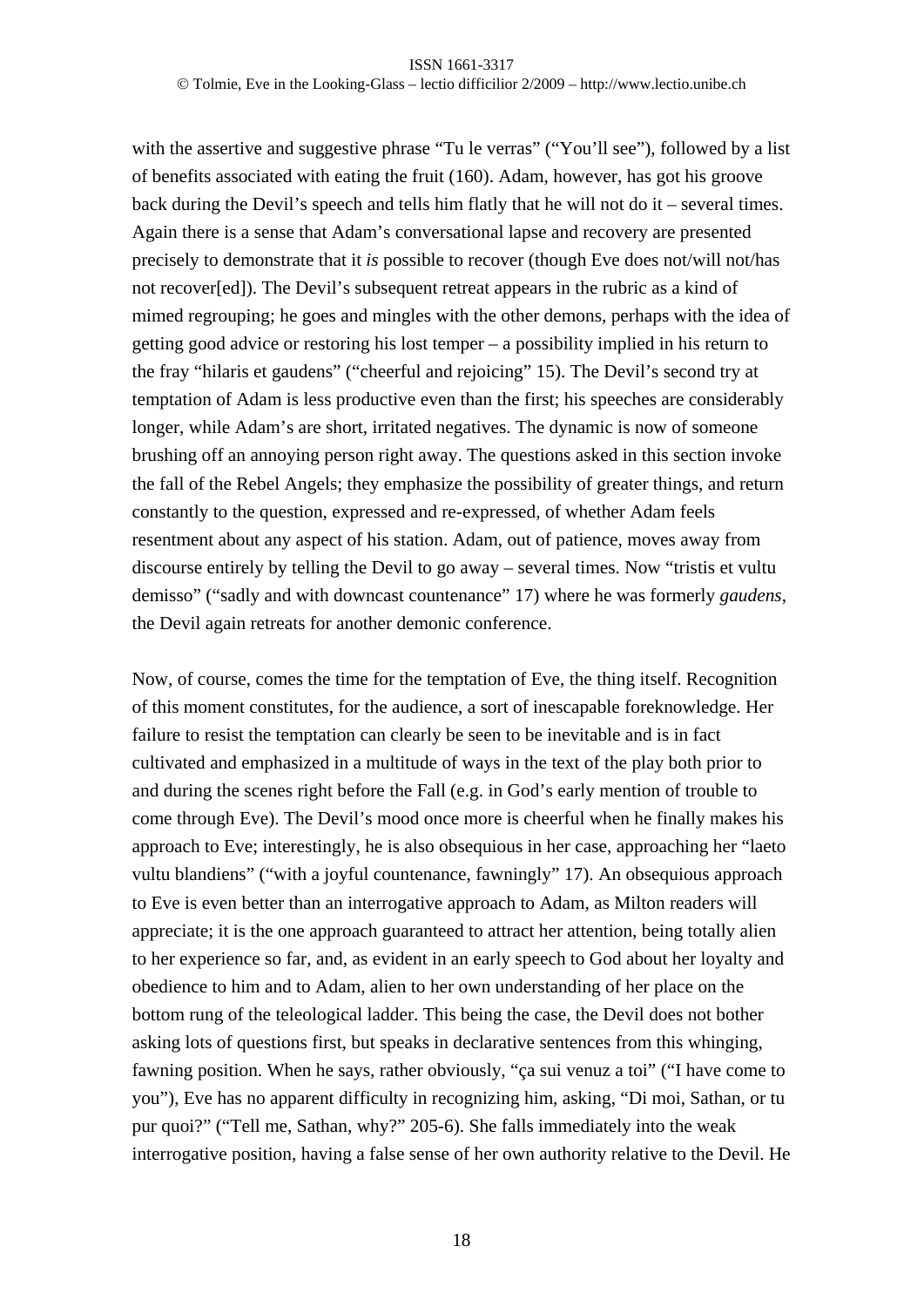Tolmie, Eve in the Looking-Glass – lectio difficilior 2/2009 – http://www.lectio.unibe.ch

capitalizes on her feeling that she has moved up a rung by suggesting that it might be possible to continue this upwards motion: "Jo vois querant tun pru, tun honor" ("I want to seek your profit, your honor" 206).

Eve's inability to fend off the Devil's various advances is in sharp contrast to Adam's strong self-defense; even though this is all taking place before the fall, she is clearly seen to be the sort of person who *cannot* resist – she does not strike us as sufficient to have stood. When the Devil makes his next move, promising to tell her all the secrets of Paradise, she utterly fails to lay down a cautionary condition parallel to Adam's refusal to offend his maker. She compounds her error immediately with a series of virtually unsolicited agreements: to listen to whatever the Devil has to say, not to anger him at all (*de rien* ), to keep a secret, and finally: upon being told by the Devil that he needs no further assurance from her ("Ne voil de toi altre fiance" "I wish no further assurance from you" 218), she volunteers a further one anyway (an action that strongly affirms a particular quality of negative expression, to wit, that it demands the very thing it negates): "Bien te pois creire a ma parole" ("You can certainly trust my word" 219).

Eve further demonstrates her weakness and her willingness to seek an alternative rung when she fails to defend Adam against the Devil's assertion that Adam is a fool. She in fact adds a further (to her way of thinking) negative characteristic to the Devil's description: "Un poi es durs" ("He's a little hard"), which of course offers a window into her private sentiments, leading inevitably to the Devil's promise that Adam will be soft. Some of the Devil's clear irritation at his own experiences in dealing with Adam shows through in his subsequent comment, "Il est plus dors que n'est emfers!" ("He is harder than fire!" 223). Eve, belatedly, offers the defense that Adam is very noble. By now the Devil is secure enough in his position to contradict her directly; he calls Adam servile (*mult serf* ) and moves on to something else that is apparently new and enjoyable to Eve: flattery.

The Devil's self-positioning at the conclusion of this speech is the same as his initial posture at the start of his temptation of Eve, one of servility: "Por ço [because of this, your wisdom] fait bon traire a toi. / Parler te voil" ("For this reason it is good to approach you./ I wish to speak with you" 235-6). This self-positioning functions as a critique of Eve's interpretive weakness and her vanity; she is seen to be a point of access for temptations of several sorts. Eve once more agrees to listen, and promises not to tell Adam what she learns, in a clear symbolic choice to turn away from her relationship with him as described in early passages about the *lei de mariage*, in which she must be governed by Adam's reason. The Devil's subsequent description of the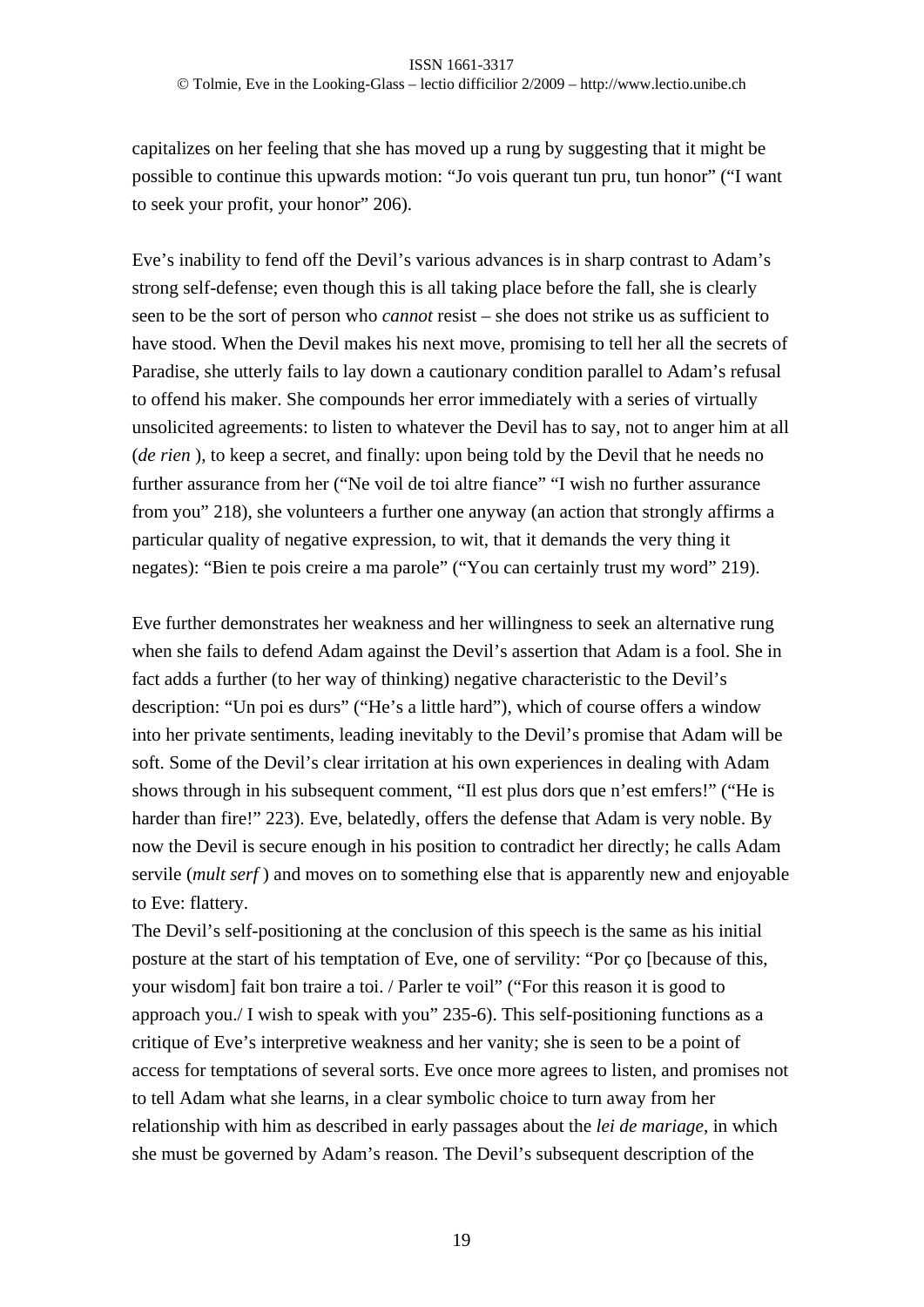Tolmie, Eve in the Looking-Glass – lectio difficilior 2/2009 – http://www.lectio.unibe.ch

wonderful virtues of the forbidden fruit and the relative worthlessness of the fruit now available to her makes clever use of Eve's demonstrated desire to change her place in the world – why not move up a rung in fruit as well? She is very interested to hear more about it and asks what it tastes like. The enticing nature of the Devil's reply is really all it takes to tip her, unresisting, over the edge into active contemplation of eating it (the first stage of real sin on her part): "Ja me fait bien sol le veer" ("It does me good just to look at it" 260). This line represents a conscious attempt to render visible the internal act of contemplation of sin; it is preceded by a stage direction specifying that Eve should look at the forbidden fruit carefully and for long while. Seeing Eve in this stage of sin, the Devil now takes on the role of questioner that he has largely avoided with Eve, and asks her something he knows she cannot answer, counting on her to fail the test that Adam passed with *Jo? certes non* and his rejection of curiosity: "Si tu le mangues, que feras?" ("What will happen if you eat it?" 261). Eve, foolishly asks "E jo que sai?" ("How should I know?" 262). The solution to her ignorance is inevitably experience, as the Devil points out. His suggestion that she try the fruit first and then give some to Adam is instantly accepted – and later implemented – though Eve does waffle and delay when agreeing. She suggests waiting until Adam is asleep, and the Devil, a bit impatient, tells her not to be foolish, but departs; presumably Adam, who immediately approaches Eve, very annoyed (*moleste ferens*), moves towards her as the Devil departs.

All of these interactions provide substantiation for a key claim later to be made by Adam after the fall, that Eve is a willing participant in the destruction of the prelapsarian state: "Eve dolente, cum fus a mal delivre,/ Quant creütes si tost conseil de la guivre!" ("Despondent Eve, how inclined you were to evil,/ When you believed so quickly the counsel of the viper!" 539). The domestic conflict that is seen to exist *before* the fall, and which here takes the form of Adam's irritated approach to his wife, is clearly attributable to Eve's predisposition to evil. The point of these juxtaposed temptation scenes is to act out the mirroring function that Eve performs in relation to – and for – Adam, in very elegant and extended ways. Adam can look in that mirror at any point during his fall and nevertheless see that he is shored up by Eve's ruins; she is the guarantee of his superiority. No matter how low he falls, he can never fall so low as Eve, and no matter how high she rises, she cannot rise above Adam, for she is the ground – the lowest point, as well as the origin – of (his) representation. In this way the *Adam* play gives performative shape and life – bodies and action – to the same interpretive dynamic seen in Ambrose's and Augustine's commentaries on *Genesis* 2.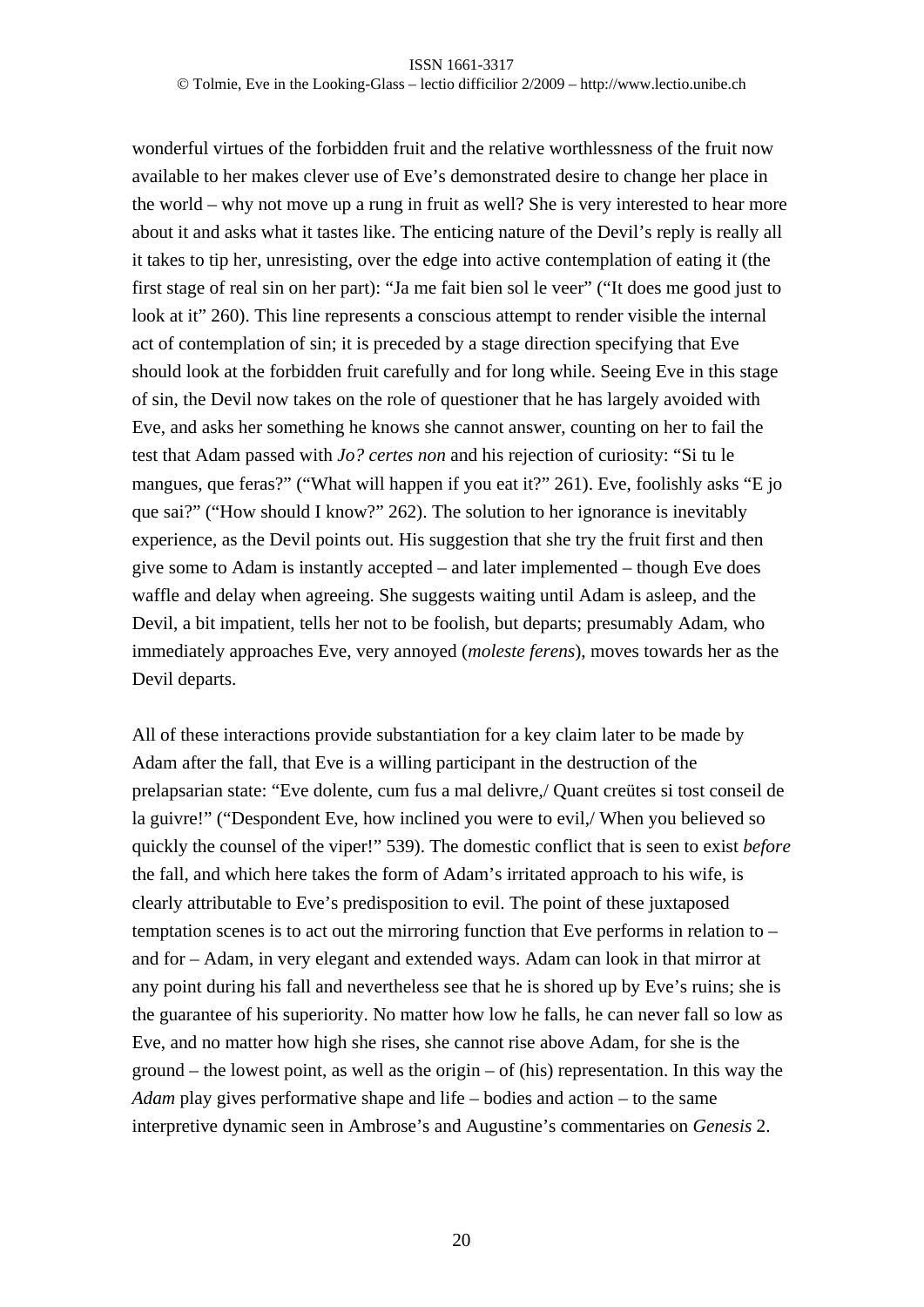## **"Tu es ma per": legends of the fall**

The mime preceding Adam's temptation, in implying that Eve is the correct object for temptation, also implies that Adam is not the proper object for it. The little interludes of mime are structured in ways that reflect very well on Adam. The mime following the dialogue between Adam and Eve about what the Devil wants brings what is implied in the previous mime to fruition. An artfully constructed serpent (*artificiose compositus*) arises and appears to speak to a listening Eve, who then accepts the apple. When Eve takes the apple and holds it out to Adam, her voice has an unaccustomed authority: "Manjue, Adam! Ne sez que est. / Prenum ço bien que nus est prest" ("Eat, Adam. You don't know what it is./ Let us take this good thing that is at hand for us" 292-3). Adam's response is likewise a bit uncharacteristic, both uncertain and interrogative, "Est il tant bon?" ("Is it so good?"), probably because Eve's own demeanour has suddenly changed so radically that he is not sure how to react (294).

Eve's temptation of Adam actually follows the outline of an egging more than of a temptation. It is fundamentally aggressive rather than alluring or beseeching in tone – complete with an assertion from Eve that Adam is a coward: "Del demorer fais tu que las" ("You delay out of cowardice" 298). It is this accusation which brings Adam to agree to eat of the apple, even before Eve says she will eat some first. "E jo le prendrai" ("I'll take it") responds Adam immediately to the imputation of fearfulness (299). Perhaps this constitutes confirmation that fear is in fact Adam's weakness; not *Timor Domini* but a weaker, more culpable fear of which he is ashamed and through which he can be manipulated (something also hinted at in the N-Town play of the *Fall of Man*, where only Adam's dread seems to stand between him and sin). This scene shows up the ways in which Eve's behaviour in the marriage is unnatural and fallen, though she has yet to taste the fruit. Her attack on Adam's fear is an attack on his status in their relationship and to some extent predicates an assailable manhood that he must defend or lose. In defending what Eve attacks, Adam implicitly admits the accuracy of her strike and gives her value system priority over his own. His loss of authority is further emphasized when, after he has agreed to take the apple, Eve nevertheless tastes it first and is the one to describe its wonderful savour. Eve's usurping of Adam's rightful place here is an outward sign of profound corruption within her and within that marriage. Adam now asks of Eve what Eve once asked of the Devil, that is, what the fruit tastes like. In her answer Eve is very enthusiastic and compares herself with God. This scene is fascinating as it highlights the ways in which the play is not really about her fall (or anything to do with female subjectivity) but that of mankind, hence she shows no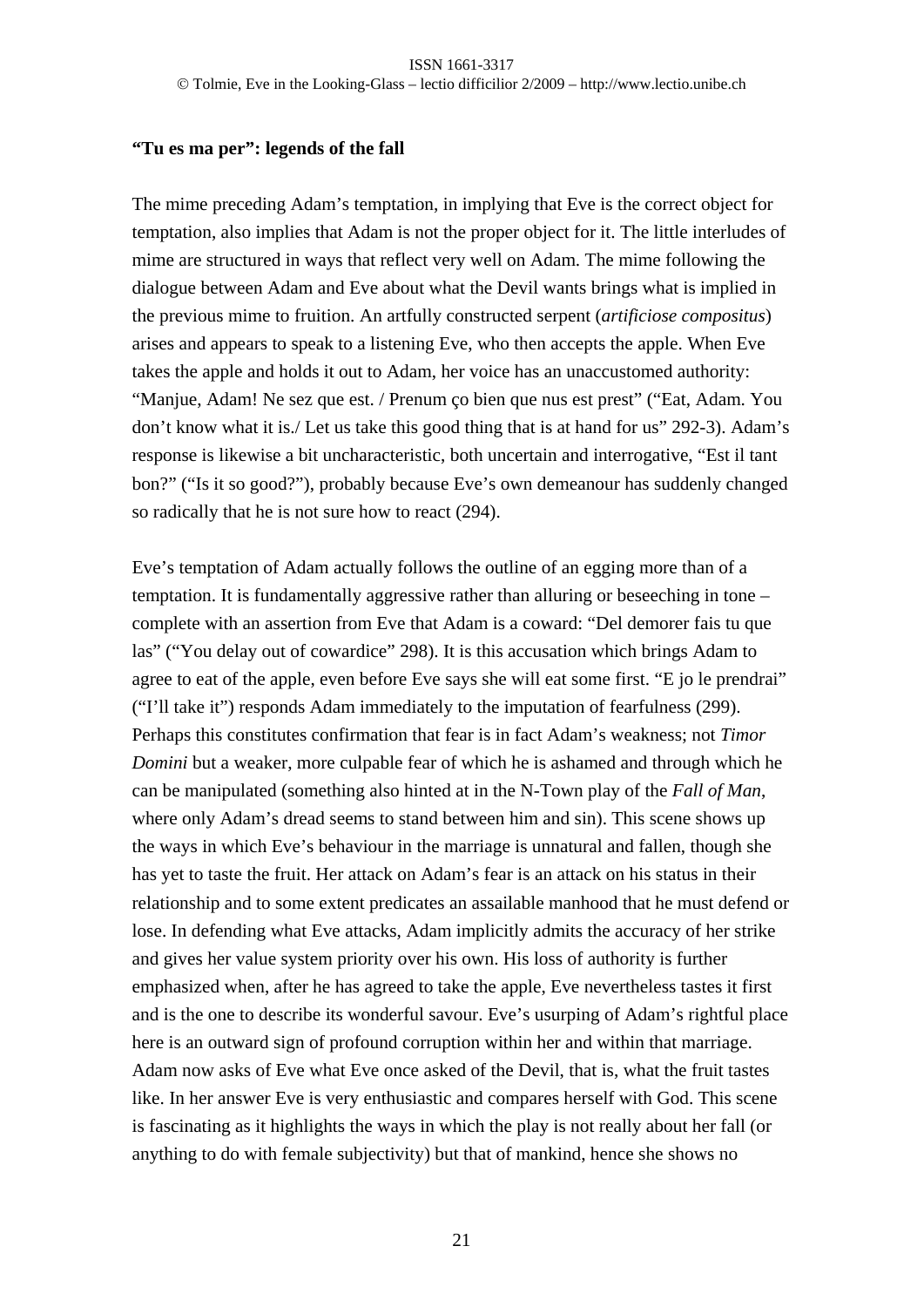### ISSN 1661-3317 Tolmie, Eve in the Looking-Glass – lectio difficilior 2/2009 – http://www.lectio.unibe.ch

awareness of her fallen state. Adam, in one of the most frequently-quoted remarks in the play, says: "Jo t'en crerra. Tu es ma per" ("I'll trust you in this. You are my partner" 313). Usually this line is accompanied with some apparently obligatory critical comment about how touching it is, and how it reflects terribly on Eve; both things are of course true. It is nevertheless revealing that Adam comes to that statement only after having agreed once already to eat the apple. This is because it seems necessary to reemphasize Eve's higher degree of responsibility at the penultimate moment. "Tu es ma per" stands as Adam's last gasp, as it were, in a prelapsarian state, his final act of interpretation of his own fall before it is too late. The line has a massively recuperating effect on characterization of Adam (which does suffer in his last few weak exchanges with Eve) and a parallel stigmatizing effect on characterization of Eve – this is the mirror-act at work. Every loss for Eve is a gain for Adam.

If I return now to biblical commentaries on the specific subject of Eve's delayed response to her own fall – a consistent feature of medieval plays of the fall – I find additional proofs of not merely one fall on Eve's part, but two, in opposition to Adam's single (mitigated) one. Let me proffer at least one influential explanation for Eve's behaviour after she herself eats the fruit. Ambrose says:

*Accipite aliud: Si assumptio de ligno scientiae boni et mali ita operatoria erat, ut bonum et malum agnosceretur; quod videtur Scriptura ostendere, dum dicit: Quia ubi* manducaverunt ambo, aperti sunt oculi eorum, et cognoverunt quod nudi essent *; hoc est, aperti sunt oculi cordis, et cognoverunt turpe esse nudos se degere: sine dubio ubi gustavit mulier de ligno scientiae boni et mali, peccavit et se peccasse cognovit. Quae igitur se peccasse cognoverat, vel virum ad peccati communionem invitare non debuit. Illiciendo autem virum, et dando ei quod ipsa gustaverat, non vitavit, sed iteravit peccatum. Nam utique si vere rationem spectes, eum quem diligebat, non trahere ad consortium poenae, sed magis ab eo quod cognoverat ipsa esse peccatum, vel inscientem revocare debuerat; quamvis videatur haec mulier sciens quod post culpam in paradiso esse non posset, metuisse ne sola de paradiso ejiceretur* (6.33).

One more point. The circumstances connected with the tree of the knowledge of good and evil were such as to convince us that both good and evil were recognized. We are led to believe from the evidence of Scripture that such was the case: "When they both ate, their eyes were opened, and they realized that they were naked," that is, the eyes of their mind were opened and they realized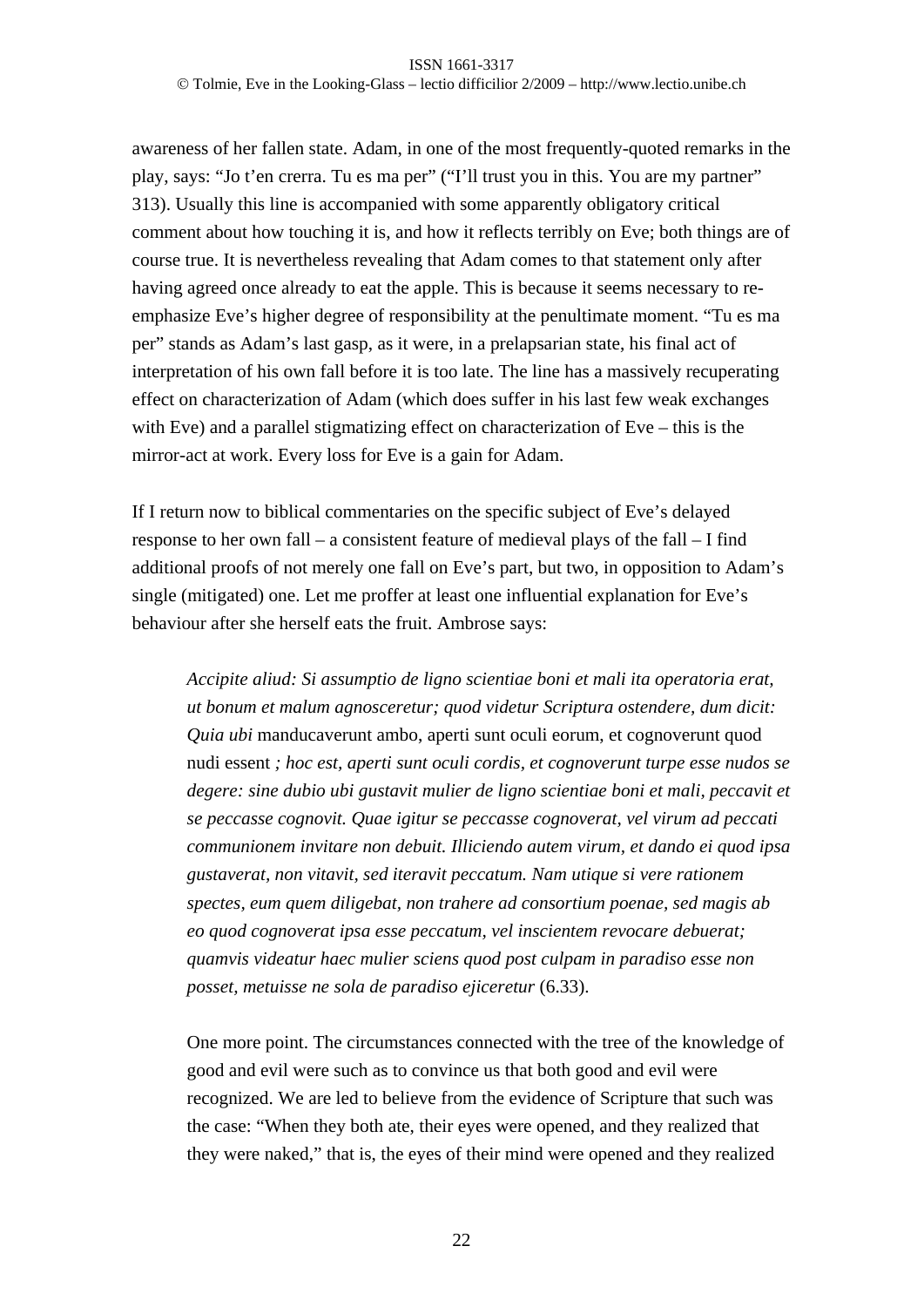Tolmie, Eve in the Looking-Glass – lectio difficilior 2/2009 – http://www.lectio.unibe.ch

the shame of being naked. For that reason, when the woman ate of the tree of the knowledge of good and evil she certainly sinned and realized that she had sinned. On realizing this, she should not have invited her husband to share in her sin. By enticing him and by giving him what she herself had tasted she did not nullify her sin; rather, she repeated it. Certainly it stands to reason that she did intend to lure the person whom she loved to share in her punishment. She should be expected to ward off from one who was unaware of the danger of falling into a sin of which she had knowledge. Yet this woman, knowing that she could not remain in Paradise after the Fall, seems to have had a fear that she alone would be ejected from the Garden (Paradise, 311-2).

Thus we see the difficulty of Eve ever being interpreted, within a dominant cinema that desires her deficiency, from a position that does not fix her in a secondary position. Within this desire, as long as she is Eve, her to-be-looked-at-ness makes it possible for her to fall not once but continuously. Eve in medieval drama speaks with a fallen voice precisely in order to make Adam's voice that much less fallen: to be the inferior looking-glass for a superiority that insists that if Adam had been tempted, he would have known how to respond properly. This assumption about Adam is the mirror image to the notion that at the convenience of either Ambrose or Augustine (et al), Eve must always *not* have acted properly.

## **Works Cited:**

- Augustine. *The Literal Meaning of Genesis*. Trans. John Hammond Taylor. New York: Newman Press, 1982.
- —. *Episcopi de Genesi Ad Litteram Libri Duodecim. Patrologia Latina Database*. The Bodleian Library. September 22, 2008. [http://gateway.proquest.com.proxy.queensu.ca/openurl?url\_ver=Z39.88- 2004&res\_dat=xri:pld-us&rft\_dat=xri:pld:ft:all:Z400059207]
- Ambrose. "Paradise." *Hexameron, Paradise, and Cain and Abel.* Trans. John J. Savage. Washington: The Catholic University of America Press. 1961.
- —. *Episcopi de Paradiso: Liber Unus. Patrologia Latina Database*. The Bodleian Library. September 22, 2008.

[http://gateway.proquest.com.proxy.queensu.ca/openurl?url\_ver=Z39.88- 2004&res\_dat=xri:pld-us&rft\_dat=xri:pld:ft:all:Z400152159]

—. *Saint Ambrose, Letters.* Trans. Mary M. Beyenka. New York: Fathers of the Church. 1954.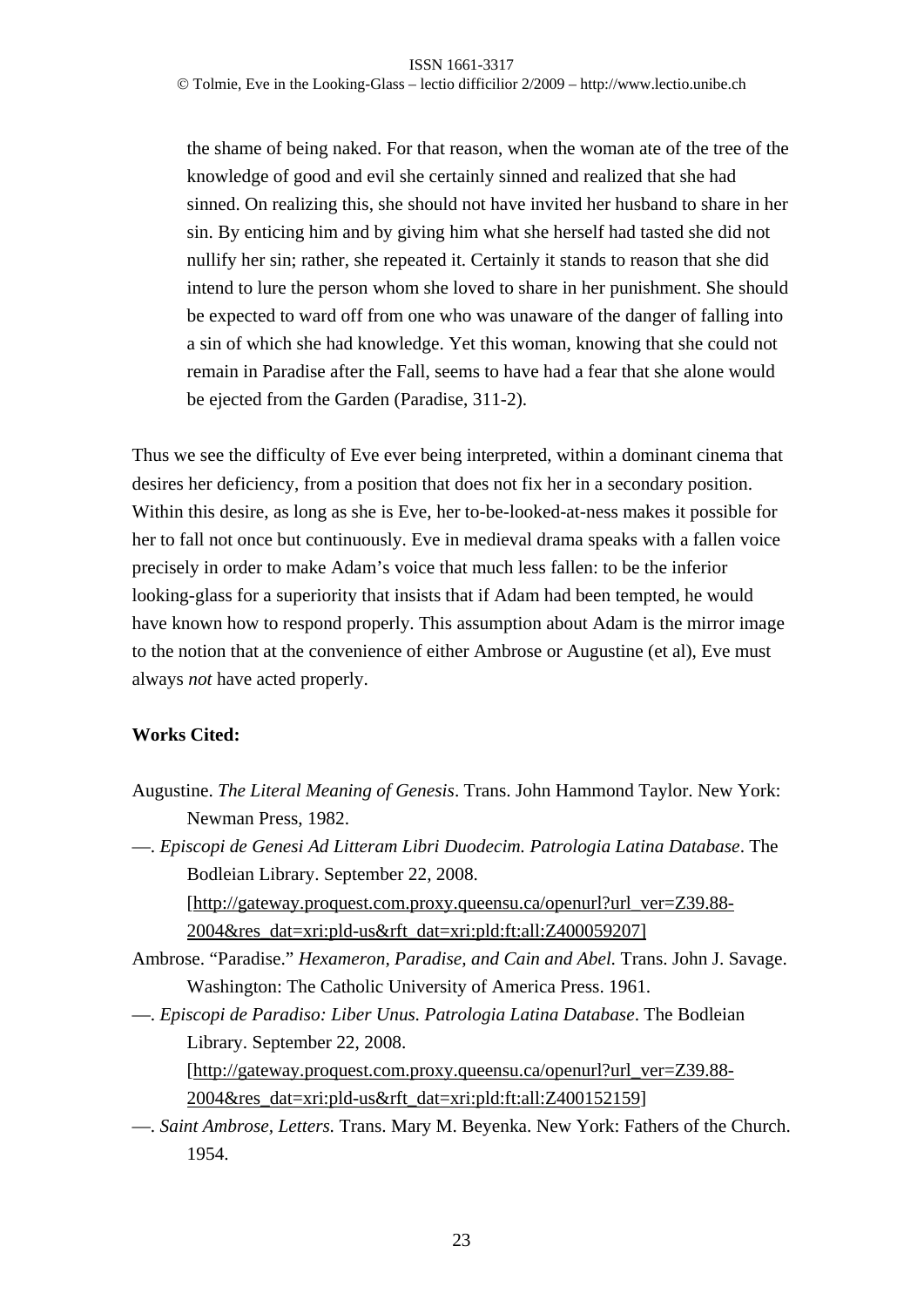Tolmie, Eve in the Looking-Glass – lectio difficilior 2/2009 – http://www.lectio.unibe.ch

- Ashley, Kathleen. "Sponsorship, Reflexivity and Resistance." *The Performance of Middle English Culture: Essays on Chaucer and the Drama in Honor of Martin Stevens*. Ed. James J. Paxon, Lawrence M. Clopper and Sylvia Tomasch. Cambridge: D.S. Brewer. 1998. 9-24.
- Auerbach, Erich. *Mimesis: The Representation of Reality in Western Literature.* Trans. Willard R. Trask. Princeton: Princeton University Press. 1953.
- Cixous, Hélène. "Contes de la différence sexuelle." Lectures de la Différence Sexuelle. Ed. Mara Negrón. Paris: Des Femmes, 1994. 31-68.
- D'Angelo, Mary Rose. "The Garden: Once and Not Again." *Genesis 1-3 in the History of Exegesis.* Ed. Gregory Allen Robbins. New York: The Edwin Mellen Press. 1988. 1-42.
- de Lauretis, Teresa. *Alice Doesn't: Feminism, Semiotics, Cinema.* London: The Macmillan Press. 1984.
- Doane, Mary Ann. "Subjectivity and Desire: An(other) Way of Looking." *Contemporary Film Theory*. Ed. Anthony Easthope. London: Longman. 1993. 162-178.
- Freedman, Barbara. "Frame Up: Feminism, Psychoanalysis, Theatre." *Performing Feminisms: Feminist Critical Theory and Theatre*. Ed. Sue-Ellen Case. Baltimore: The Johns Hopkins UP. 1990. 54-76.
- Fry, Timothy. "The Unity of the *Ludus Coventriae*." *Studies in Philology*. 48 (1951). 527–570.
- Herzman, Ronald B., Graham Drake, and Eve Salisbury, eds. *Four Romances of England:* King Horn, Havelok the Dane, Bevis of Hampton, Athelston*.*  Kalamazoo: Western Michigan University, Medieval Institute Publications. 1999.
- Jager, Eric. *The Tempter's Voice: Language and the Fall in Medieval Literature.* Ithaca: Cornell UP. 1993.
- Kaplan, E. Ann. *Women and Film: Both Sides of the Camera*. New York: Methuen. 1983.
- Luria, Maxwell S. and Richard L. Hoffman, eds. *Middle English Lyrics.* New York: W.W. Norton & Company. 1974.
- Muir, Lynette. "Playing God in Medieval Europe." *The Stage as Mirror: Civic Theatre in Late Medieval Europe*. Ed. Alan E. Knight. Cambridge: Boydell and Brewer. 1997. 25-50.
- —, trans. and ed. *Adam: a twelfth-century play translated from the Norman-French*. Leeds: W.S. Maney & Son. 1970.
- Mulvey, Laura. "Visual Pleasure and Narrative Cinema." *Screen*. 16.3 (1975). 6-18.